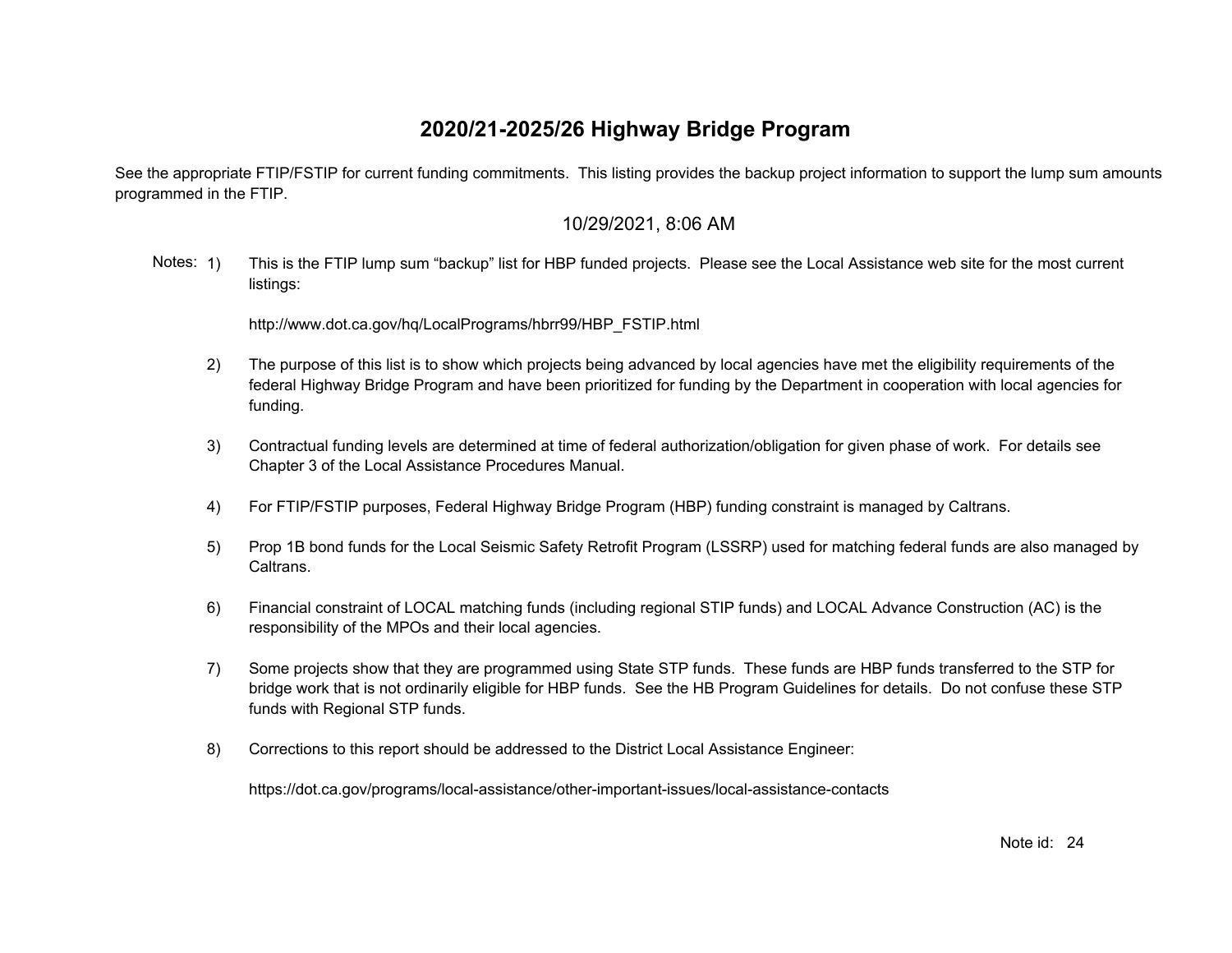See the appropriate FTIP/FSTIP for current funding commitments. This listing provides the backup project information to support the lump sum amounts programmed in the FTIP.

District: 02 County: Shasta

Responsible Agency HBP-ID Project Description

 Redding 3730 BRIDGE NO. 06C0071, RAILROAD AVE OVER CANYON HOLLOW CREEK, 0.1 MI S CANYON CREEK RD. Replace two-lane bridge with two-lane bridge. (No added lane capacity).

| <b>Phase Summary:</b>       | Prior   | 20/21  | 21/22 | 22/23 | 23/24 | 24/25 | 25/26     | Beyond | Total     | Project #: |
|-----------------------------|---------|--------|-------|-------|-------|-------|-----------|--------|-----------|------------|
| $\mathsf{PE}$               | 412,212 |        |       |       |       |       |           |        | 412,212   | 5068(038)  |
| R/W                         |         | 41,000 |       |       |       |       |           |        | 41,000    |            |
| CON                         |         |        |       |       |       |       | 2,532,400 |        | 2,532,400 |            |
| Total                       | 412,212 | 41,000 |       |       |       |       | 2,532,400 |        | 2,985,612 |            |
| <b>Fund Source Summary:</b> | Prior   | 20/21  | 21/22 | 22/23 | 23/24 | 24/25 | 25/26     | Beyond | Total     |            |
| Fed \$                      | 364,931 | 36,297 |       |       |       |       | 2,241,934 |        | 2,643,162 |            |
| Local Match                 | 47,281  | 4,703  |       |       |       |       | 290,466   | -0     | 342,450   |            |
| <b>LSSRP Bond</b>           |         |        |       |       |       |       |           |        |           |            |
| Local AC                    |         |        |       |       |       |       |           |        |           |            |
| Total                       | 412,212 | 41,000 |       |       |       |       | 2,532,400 |        | 2,985,612 |            |
| PE Summary:                 | Prior   | 20/21  | 21/22 | 22/23 | 23/24 | 24/25 | 25/26     | Beyond | Total     |            |
| $\overline{F}$ ed \$        | 364,931 |        |       |       |       |       |           |        | 364,931   |            |
| Local Match                 | 47,281  |        |       |       |       |       |           |        | 47,281    |            |
| <b>LSSRP Bond</b>           |         |        |       |       |       |       |           |        |           |            |
| Local AC                    |         |        |       |       |       |       |           |        |           |            |
| Total                       | 412,212 |        |       |       |       |       |           |        | 412,212   |            |
| R/W Summary:                | Prior   | 20/21  | 21/22 | 22/23 | 23/24 | 24/25 | 25/26     | Beyond | Total     |            |
| Fed                         |         | 36,297 |       |       |       |       |           |        | 36,297    |            |
| Local Match                 |         | 4,703  |       |       |       |       |           |        | 4,703     |            |
| <b>LSSRP Bond</b>           |         |        |       |       |       |       |           |        |           |            |
| Local AC                    |         |        |       |       |       |       |           |        |           |            |
| Total                       |         | 41,000 |       |       |       |       |           |        | 41,000    |            |
| <b>CON Summary:</b>         | Prior   | 20/21  | 21/22 | 22/23 | 23/24 | 24/25 | 25/26     | Beyond | Total     |            |
| Fed                         |         |        |       |       |       |       | 2,241,934 |        | 2,241,934 |            |
| Local Match                 |         |        |       |       |       |       | 290,466   | -0     | 290,466   |            |
| <b>LSSRP Bond</b>           |         |        |       |       |       |       |           |        |           |            |
| Local AC                    |         |        |       |       |       |       |           |        |           |            |
| Total                       |         |        |       |       |       |       | 2,532,400 |        | 2,532,400 |            |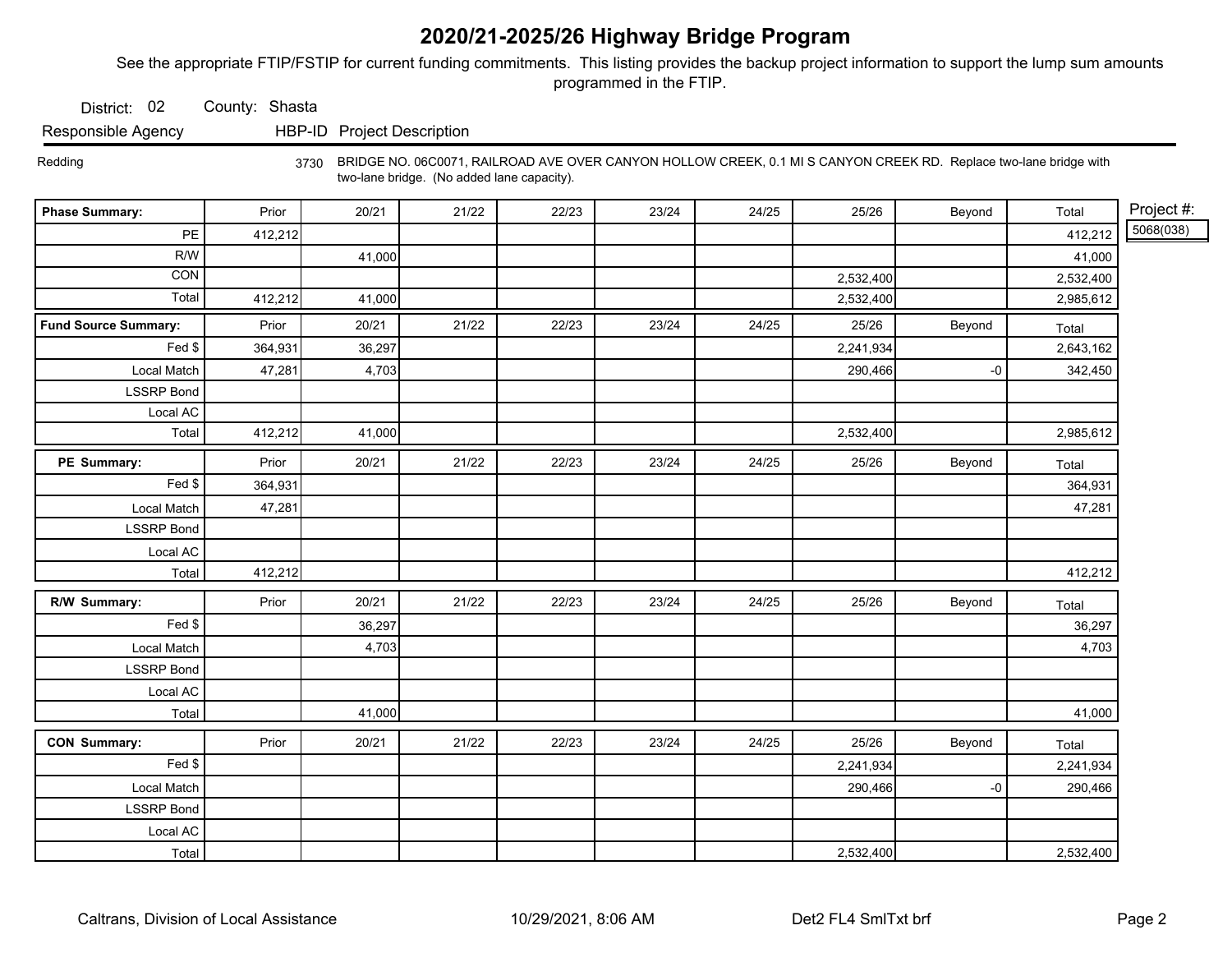See the appropriate FTIP/FSTIP for current funding commitments. This listing provides the backup project information to support the lump sum amounts programmed in the FTIP.

District: 02 County: Shasta

Responsible Agency HBP-ID Project Description

 Redding 3732 BRIDGE NO. 06C0085, EASTSIDE RD OVER CANYON HOLLOW CREEK, 0.2 MI N HOSPITAL LANE. Replace bridge two-lane bridge with two-lane bridge. (No added lane capacity).

| <b>Phase Summary:</b>       | Prior   | 20/21  | 21/22 | 22/23 | 23/24 | 24/25 | 25/26 | Beyond    | Total     | Project #: |
|-----------------------------|---------|--------|-------|-------|-------|-------|-------|-----------|-----------|------------|
| $PE$                        | 424,000 |        |       |       |       |       |       |           | 424,000   | 5068(035)  |
| R/W                         |         | 70,000 |       |       |       |       |       |           | 70,000    |            |
| CON                         |         |        |       |       |       |       |       | 2,189,200 | 2,189,200 |            |
| Total <sup>'</sup>          | 424,000 | 70,000 |       |       |       |       |       | 2,189,200 | 2,683,200 |            |
| <b>Fund Source Summary:</b> | Prior   | 20/21  | 21/22 | 22/23 | 23/24 | 24/25 | 25/26 | Beyond    | Total     |            |
| Fed \$                      | 375,367 | 61,971 |       |       |       |       |       | 1,938,099 | 2,375,437 |            |
| Local Match                 | 48,633  | 8,029  |       |       |       |       |       | 251,101   | 307,763   |            |
| <b>LSSRP Bond</b>           |         |        |       |       |       |       |       |           |           |            |
| Local AC                    |         |        |       |       |       |       |       |           |           |            |
| Total                       | 424,000 | 70,000 |       |       |       |       |       | 2,189,200 | 2,683,200 |            |
| PE Summary:                 | Prior   | 20/21  | 21/22 | 22/23 | 23/24 | 24/25 | 25/26 | Beyond    | Total     |            |
| $Fed$ \$                    | 375,367 |        |       |       |       |       |       |           | 375,367   |            |
| Local Match                 | 48,633  |        |       |       |       |       |       |           | 48,633    |            |
| LSSRP Bond                  |         |        |       |       |       |       |       |           |           |            |
| Local AC                    |         |        |       |       |       |       |       |           |           |            |
| Total                       | 424,000 |        |       |       |       |       |       |           | 424,000   |            |
| R/W Summary:                | Prior   | 20/21  | 21/22 | 22/23 | 23/24 | 24/25 | 25/26 | Beyond    | Total     |            |
| Fed                         |         | 61,971 |       |       |       |       |       |           | 61,971    |            |
| Local Match                 |         | 8,029  |       |       |       |       |       |           | 8,029     |            |
| LSSRP Bond                  |         |        |       |       |       |       |       |           |           |            |
| Local AC                    |         |        |       |       |       |       |       |           |           |            |
| Total                       |         | 70,000 |       |       |       |       |       |           | 70,000    |            |
| <b>CON Summary:</b>         | Prior   | 20/21  | 21/22 | 22/23 | 23/24 | 24/25 | 25/26 | Beyond    | Total     |            |
| Fed $\frac{1}{2}$           |         |        |       |       |       |       |       | 1,938,099 | 1,938,099 |            |
| Local Match                 |         |        |       |       |       |       |       | 251,101   | 251,101   |            |
| <b>LSSRP</b> Bond           |         |        |       |       |       |       |       |           |           |            |
| Local AC                    |         |        |       |       |       |       |       |           |           |            |
| Total                       |         |        |       |       |       |       |       | 2,189,200 | 2,189,200 |            |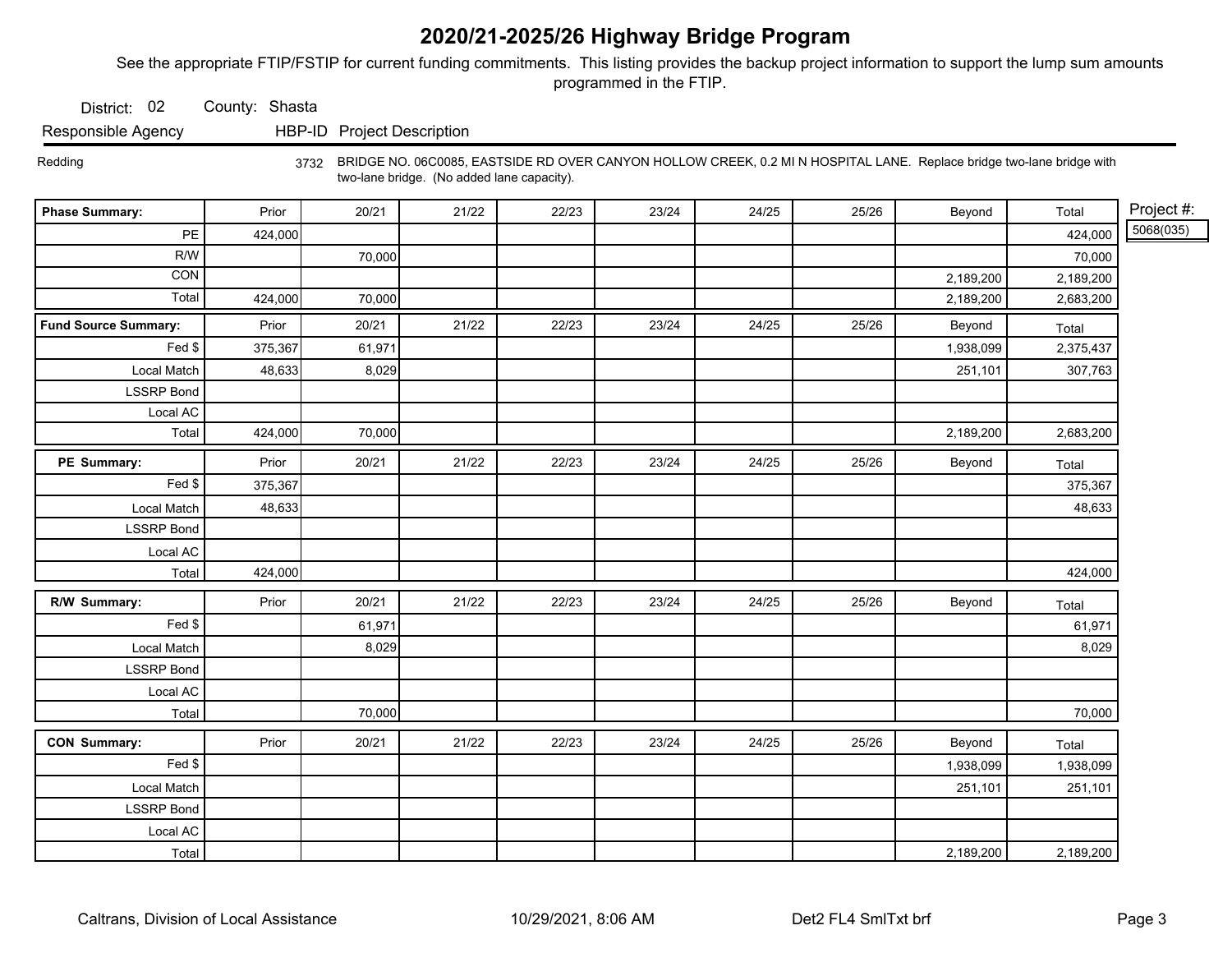See the appropriate FTIP/FSTIP for current funding commitments. This listing provides the backup project information to support the lump sum amounts programmed in the FTIP.

District: 02 County: Shasta

Responsible Agency HBP-ID Project Description

 Redding 3862 BRIDGE NO. 06C0104, OLD ALTURAS RD OVER CHURN CREEK, 1.5 MI W OLD OREGON TRAIL. Widen existing two-lane bridge to current standards with two-way left turn lane and sidewalks. (Rehabilitate, no added thru-traffic lane capacity.)

| <b>Phase Summary:</b>       | Prior   | 20/21     | 21/22 | 22/23 | 23/24 | 24/25 | 25/26 | Beyond    | Total     | Project #: |
|-----------------------------|---------|-----------|-------|-------|-------|-------|-------|-----------|-----------|------------|
| PE                          | 680,545 | 240,455   |       |       |       |       |       |           | 921,000   | 5068(045)  |
| R/W                         | 45,455  |           |       |       |       |       |       |           | 45,455    |            |
| CON                         |         |           |       |       |       |       |       | 2,500,000 | 2,500,000 |            |
| Total                       | 726,000 | 240,455   |       |       |       |       |       | 2,500,000 | 3,466,455 |            |
| <b>Fund Source Summary:</b> | Prior   | 20/21     | 21/22 | 22/23 | 23/24 | 24/25 | 25/26 | Beyond    | Total     |            |
| Fed \$                      | 602,486 | 253,116   |       |       |       |       |       | 2,213,250 | 3,068,853 |            |
| Local Match                 | 83,272  | 27,580    |       |       |       |       |       | 286,750   | 397,602   |            |
| <b>LSSRP Bond</b>           |         |           |       |       |       |       |       |           |           |            |
| Local AC                    | 40,241  | $-40,241$ |       |       |       |       |       |           |           |            |
| Total                       | 726,000 | 240,455   |       |       |       |       |       | 2,500,000 | 3,466,455 |            |
| PE Summary:                 | Prior   | 20/21     | 21/22 | 22/23 | 23/24 | 24/25 | 25/26 | Beyond    | Total     |            |
| Fed \$                      | 602,486 | 212,875   |       |       |       |       |       |           | 815,361   |            |
| Local Match                 | 78,059  | 27,580    |       |       |       |       |       |           | 105,639   |            |
| <b>LSSRP Bond</b>           |         |           |       |       |       |       |       |           |           |            |
| Local AC                    |         |           |       |       |       |       |       |           |           |            |
| Total                       | 680,545 | 240,455   |       |       |       |       |       |           | 921,000   |            |
| R/W Summary:                | Prior   | 20/21     | 21/22 | 22/23 | 23/24 | 24/25 | 25/26 | Beyond    | Total     |            |
| Fed \$                      |         | 40,241    |       |       |       |       |       |           | 40,241    |            |
| Local Match                 | 5,214   |           |       |       |       |       |       |           | 5,214     |            |
| <b>LSSRP Bond</b>           |         |           |       |       |       |       |       |           |           |            |
| Local AC                    | 40,241  | $-40,241$ |       |       |       |       |       |           |           |            |
| Total                       | 45,455  |           |       |       |       |       |       |           | 45,455    |            |
| <b>CON Summary:</b>         | Prior   | 20/21     | 21/22 | 22/23 | 23/24 | 24/25 | 25/26 | Beyond    | Total     |            |
| Fed \$                      |         |           |       |       |       |       |       | 2,213,250 | 2,213,250 |            |
| Local Match                 |         |           |       |       |       |       |       | 286,750   | 286,750   |            |
| <b>LSSRP Bond</b>           |         |           |       |       |       |       |       |           |           |            |
| Local AC                    |         |           |       |       |       |       |       |           |           |            |
| Total                       |         |           |       |       |       |       |       | 2,500,000 | 2,500,000 |            |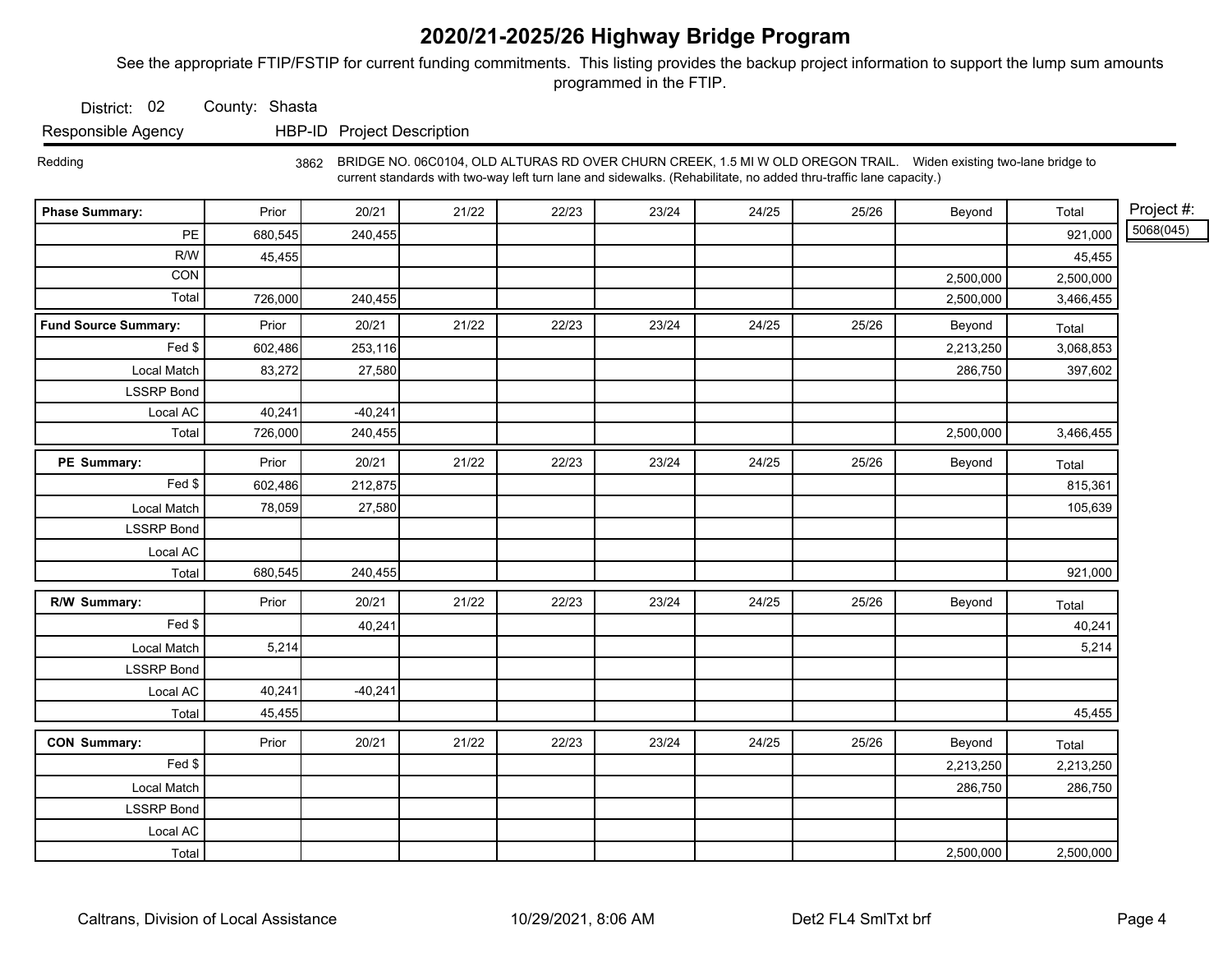See the appropriate FTIP/FSTIP for current funding commitments. This listing provides the backup project information to support the lump sum amounts programmed in the FTIP.

District: 02 County: Shasta

Responsible Agency HBP-ID Project Description

 Redding 3728 BRIDGE NO. 06C0307, CANYON RD OVER A.C.I.D. CANAL, 0.2 MI SW OF SR 273. Replace two-lane bridge with two-lane bridge. (No added lane capacity)

| <b>Phase Summary:</b>       | Prior   | 20/21 | 21/22  | 22/23 | 23/24 | 24/25 | 25/26 | Beyond      | Total     | Project #: |
|-----------------------------|---------|-------|--------|-------|-------|-------|-------|-------------|-----------|------------|
| PE                          | 503,939 |       |        |       |       |       |       |             | 503,939   | 5068(037)  |
| R/W                         |         |       | 78,000 |       |       |       |       |             | 78,000    |            |
| CON                         |         |       |        |       |       |       |       | 1,960,400   | 1,960,400 |            |
| Total                       | 503,939 |       | 78,000 |       |       |       |       | 1,960,400   | 2,542,339 |            |
| <b>Fund Source Summary:</b> | Prior   | 20/21 | 21/22  | 22/23 | 23/24 | 24/25 | 25/26 | Beyond      | Total     |            |
| Fed \$                      | 446,137 |       | 69,053 |       |       |       |       | 1,735,542   | 2,250,733 |            |
| Local Match                 | 57,802  |       | 8,947  |       |       |       |       | 224,858     | 291,606   |            |
| <b>LSSRP Bond</b>           |         |       |        |       |       |       |       |             |           |            |
| Local AC                    |         |       |        |       |       |       |       |             |           |            |
| Total                       | 503,939 |       | 78,000 |       |       |       |       | 1,960,400   | 2,542,339 |            |
| PE Summary:                 | Prior   | 20/21 | 21/22  | 22/23 | 23/24 | 24/25 | 25/26 | Beyond      | Total     |            |
| Fed \$                      | 446,137 |       |        |       |       |       |       |             | 446,137   |            |
| Local Match                 | 57,802  |       |        |       |       |       |       | $\mathsf 0$ | 57,802    |            |
| <b>LSSRP Bond</b>           |         |       |        |       |       |       |       |             |           |            |
| Local AC                    |         |       |        |       |       |       |       |             |           |            |
| Total                       | 503,939 |       |        |       |       |       |       |             | 503,939   |            |
| R/W Summary:                | Prior   | 20/21 | 21/22  | 22/23 | 23/24 | 24/25 | 25/26 | Beyond      | Total     |            |
| Fed \$                      |         |       | 69,053 |       |       |       |       |             | 69,053    |            |
| Local Match                 |         |       | 8,947  |       |       |       |       |             | 8,947     |            |
| <b>LSSRP Bond</b>           |         |       |        |       |       |       |       |             |           |            |
| Local AC                    |         |       |        |       |       |       |       |             |           |            |
| Total                       |         |       | 78,000 |       |       |       |       |             | 78,000    |            |
| <b>CON Summary:</b>         | Prior   | 20/21 | 21/22  | 22/23 | 23/24 | 24/25 | 25/26 | Beyond      | Total     |            |
| Fed                         |         |       |        |       |       |       |       | 1,735,542   | 1,735,542 |            |
| Local Match                 |         |       |        |       |       |       |       | 224,858     | 224,858   |            |
| <b>LSSRP Bond</b>           |         |       |        |       |       |       |       |             |           |            |
| Local AC                    |         |       |        |       |       |       |       |             |           |            |
| Total                       |         |       |        |       |       |       |       | 1,960,400   | 1,960,400 |            |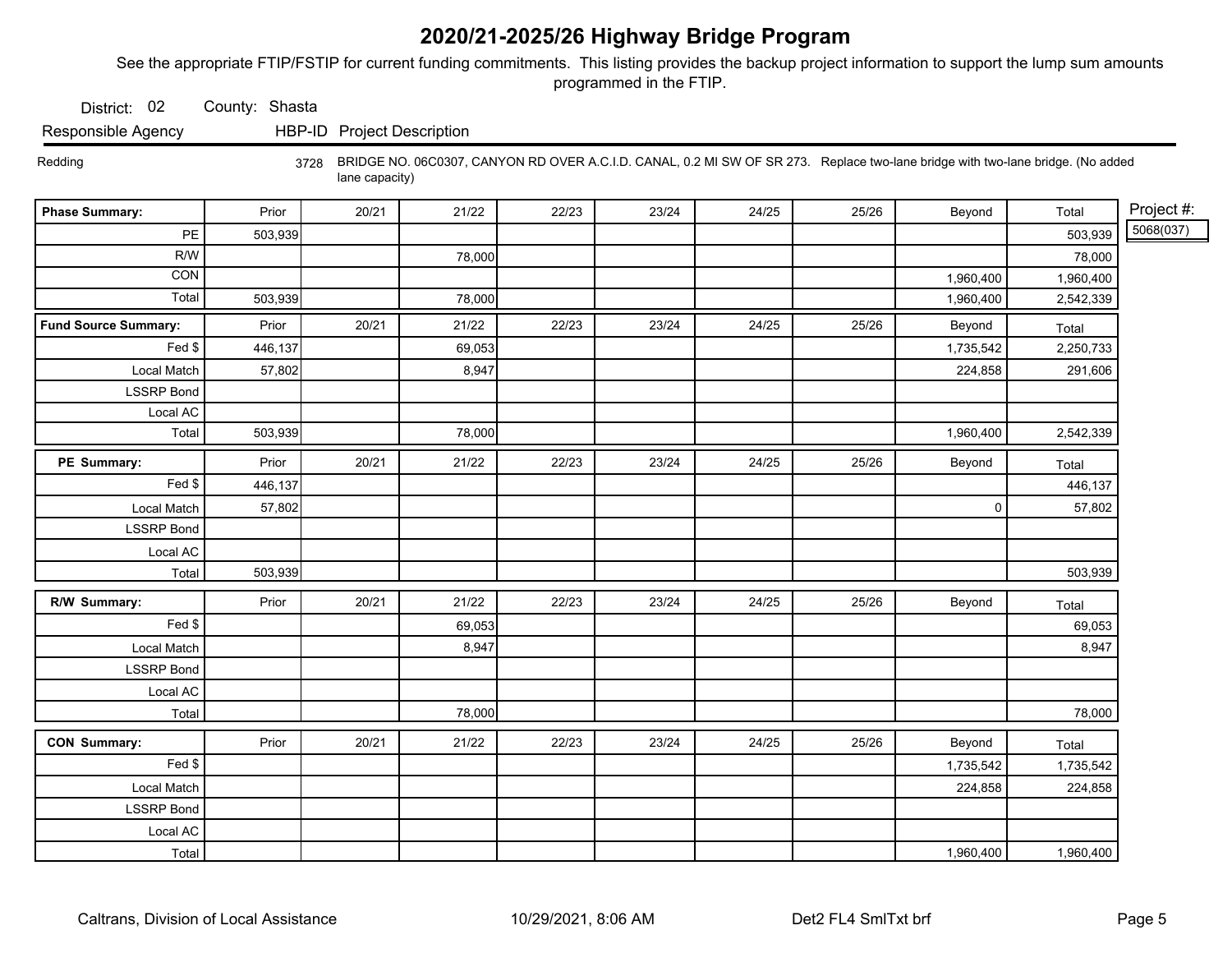See the appropriate FTIP/FSTIP for current funding commitments. This listing provides the backup project information to support the lump sum amounts programmed in the FTIP.

District: 02 County: Shasta

Responsible Agency HBP-ID Project Description

 Redding 3731 BRIDGE NO. 06C0335, EASTSIDE RD OVER OLNEY CREEK, 0.1 MI S BONNYVIEW RD. Replace two-lane bridge with two-lane bridge. (No added lane capacity).

| <b>Phase Summary:</b>       | Prior     | 20/21 | 21/22 | 22/23 | 23/24 | 24/25 | 25/26 | Beyond | Total     | Project #: |
|-----------------------------|-----------|-------|-------|-------|-------|-------|-------|--------|-----------|------------|
| PE                          | 559,000   |       |       |       |       |       |       |        | 559,000   | 5068(036)  |
| R/W                         | 68,000    |       |       |       |       |       |       |        | 68,000    |            |
| CON                         | 3,750,000 |       |       |       |       |       |       |        | 3,750,000 |            |
| Total                       | 4,377,000 |       |       |       |       |       |       |        | 4,377,000 |            |
| <b>Fund Source Summary:</b> | Prior     | 20/21 | 21/22 | 22/23 | 23/24 | 24/25 | 25/26 | Beyond | Total     |            |
| Fed \$                      | 3,874,958 |       |       |       |       |       |       |        | 3,874,958 |            |
| Local Match                 | 502,042   |       |       |       |       |       |       |        | 502,042   |            |
| <b>LSSRP</b> Bond           |           |       |       |       |       |       |       |        |           |            |
| Local AC                    |           |       |       |       |       |       |       |        |           |            |
| Total                       | 4,377,000 |       |       |       |       |       |       |        | 4,377,000 |            |
| PE Summary:                 | Prior     | 20/21 | 21/22 | 22/23 | 23/24 | 24/25 | 25/26 | Beyond | Total     |            |
| $\overline{Fed}$ \$         | 494,883   |       |       |       |       |       |       |        | 494,883   |            |
| Local Match                 | 64,117    |       |       |       |       |       |       |        | 64,117    |            |
| <b>LSSRP</b> Bond           |           |       |       |       |       |       |       |        |           |            |
| Local AC                    |           |       |       |       |       |       |       |        |           |            |
| Total                       | 559,000   |       |       |       |       |       |       |        | 559,000   |            |
| R/W Summary:                | Prior     | 20/21 | 21/22 | 22/23 | 23/24 | 24/25 | 25/26 | Beyond | Total     |            |
| Fed \$                      | 60,200    |       |       |       |       |       |       |        | 60,200    |            |
| Local Match                 | 7,800     |       |       |       |       |       |       |        | 7,800     |            |
| <b>LSSRP Bond</b>           |           |       |       |       |       |       |       |        |           |            |
| Local AC                    |           |       |       |       |       |       |       |        |           |            |
| Total                       | 68,000    |       |       |       |       |       |       |        | 68,000    |            |
| <b>CON Summary:</b>         | Prior     | 20/21 | 21/22 | 22/23 | 23/24 | 24/25 | 25/26 | Beyond | Total     |            |
| Fed \$                      | 3,319,875 |       |       |       |       |       |       |        | 3,319,875 |            |
| Local Match                 | 430,125   |       |       |       |       |       |       |        | 430,125   |            |
| <b>LSSRP Bond</b>           |           |       |       |       |       |       |       |        |           |            |
| Local AC                    |           |       |       |       |       |       |       |        |           |            |
| Total                       | 3,750,000 |       |       |       |       |       |       |        | 3,750,000 |            |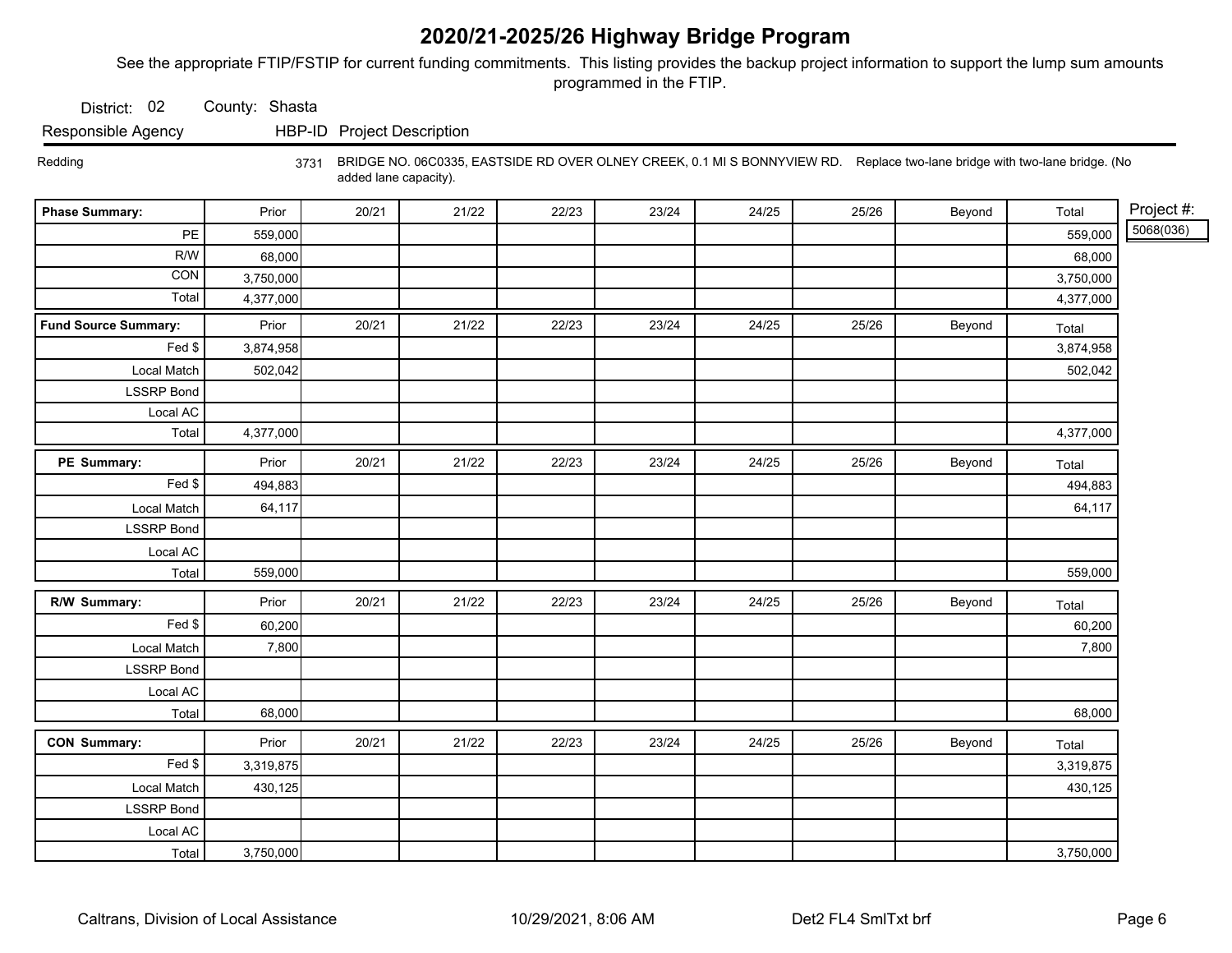See the appropriate FTIP/FSTIP for current funding commitments. This listing provides the backup project information to support the lump sum amounts programmed in the FTIP.

District: 02 County: Shasta

Responsible Agency HBP-ID Project Description

 Redding 3690 BRIDGE NO. 06C0340, SACRAMENTO DR, OVER OLNEY CREEK, 0.5 MI E OF SH 273. Replace two-lane bridge with two-lane bridge. (No added lane capacity). 9/23/2010: Toll Credits used for PE & CON. 10/3/2013: Toll credits used for R/W.

| <b>Phase Summary:</b>       | Prior   | 20/21 | 21/22 | 22/23 | 23/24  | 24/25 | 25/26 | Beyond    | Total     | Project #: |
|-----------------------------|---------|-------|-------|-------|--------|-------|-------|-----------|-----------|------------|
| $\mathsf{PE}$               | 990,000 |       |       |       |        |       |       |           | 990,000   | 5068(034)  |
| R/W                         |         |       |       |       | 63,000 |       |       |           | 63,000    |            |
| CON                         |         |       |       |       |        |       |       | 3,780,000 | 3,780,000 |            |
| Total                       | 990,000 |       |       |       | 63,000 |       |       | 3,780,000 | 4,833,000 |            |
| <b>Fund Source Summary:</b> | Prior   | 20/21 | 21/22 | 22/23 | 23/24  | 24/25 | 25/26 | Beyond    | Total     |            |
| Fed \$                      | 990,000 |       |       |       | 63,000 |       |       | 3,780,000 | 4,833,000 |            |
| Local Match                 |         |       |       |       |        |       |       |           |           |            |
| <b>LSSRP Bond</b>           |         |       |       |       |        |       |       |           |           |            |
| Local AC                    |         |       |       |       |        |       |       |           |           |            |
| Total                       | 990,000 |       |       |       | 63,000 |       |       | 3,780,000 | 4,833,000 |            |
| PE Summary:                 | Prior   | 20/21 | 21/22 | 22/23 | 23/24  | 24/25 | 25/26 | Beyond    | Total     |            |
| Fed \$                      | 990,000 |       |       |       |        |       |       |           | 990,000   |            |
| Local Match                 |         |       |       |       |        |       |       |           |           |            |
| <b>LSSRP Bond</b>           |         |       |       |       |        |       |       |           |           |            |
| Local AC                    |         |       |       |       |        |       |       |           |           |            |
| Total                       | 990,000 |       |       |       |        |       |       |           | 990,000   |            |
| R/W Summary:                | Prior   | 20/21 | 21/22 | 22/23 | 23/24  | 24/25 | 25/26 | Beyond    | Total     |            |
| Fed \$                      |         |       |       |       | 63,000 |       |       |           | 63,000    |            |
| Local Match                 |         |       |       |       |        |       |       |           |           |            |
| <b>LSSRP</b> Bond           |         |       |       |       |        |       |       |           |           |            |
| Local AC                    |         |       |       |       |        |       |       |           |           |            |
| Total                       |         |       |       |       | 63,000 |       |       |           | 63,000    |            |
| <b>CON Summary:</b>         | Prior   | 20/21 | 21/22 | 22/23 | 23/24  | 24/25 | 25/26 | Beyond    | Total     |            |
| Fed \$                      |         |       |       |       |        |       |       | 3,780,000 | 3,780,000 |            |
| Local Match                 |         |       |       |       |        |       |       |           |           |            |
| <b>LSSRP Bond</b>           |         |       |       |       |        |       |       |           |           |            |
| Local AC                    |         |       |       |       |        |       |       |           |           |            |
| Total                       |         |       |       |       |        |       |       | 3,780,000 | 3,780,000 |            |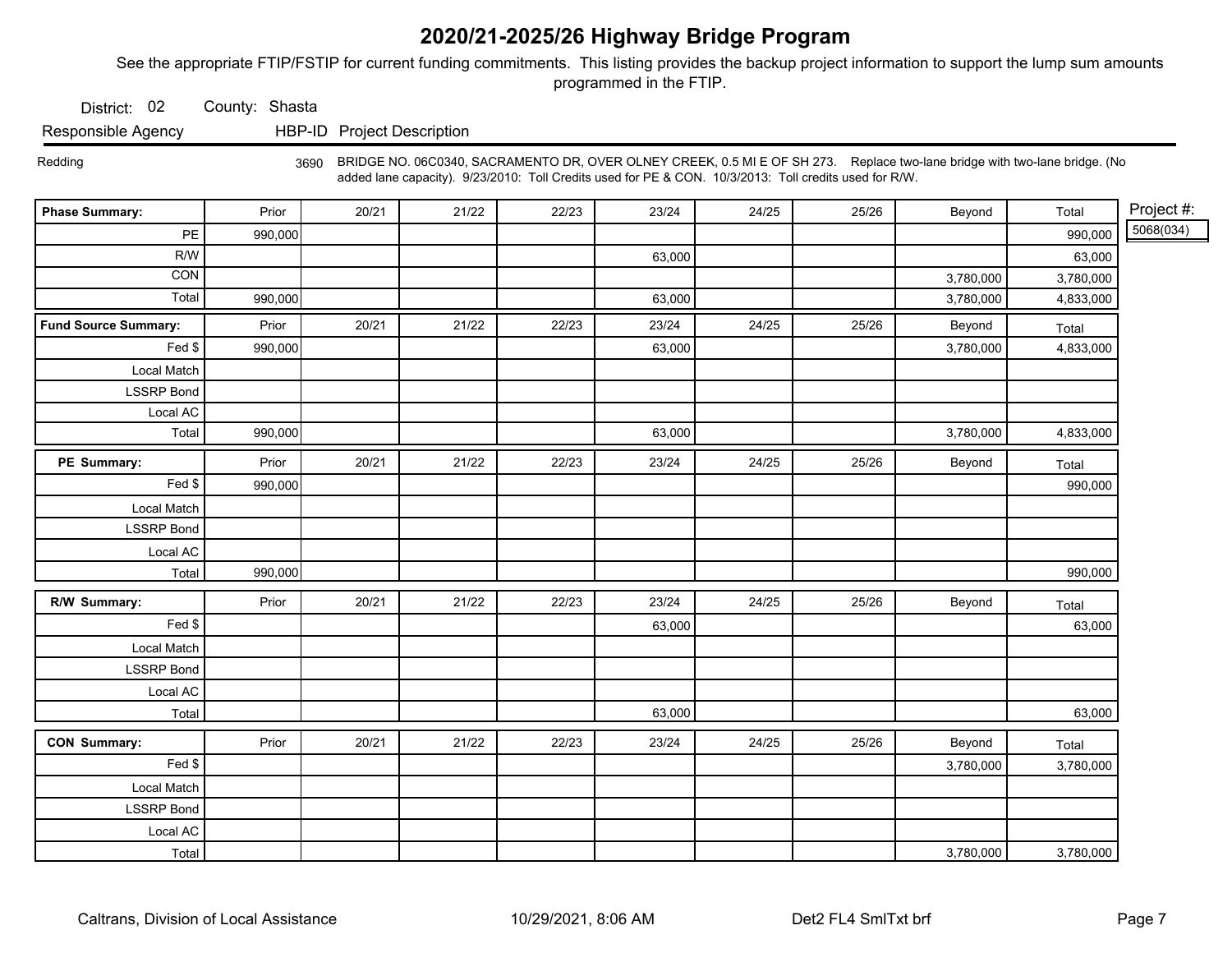See the appropriate FTIP/FSTIP for current funding commitments. This listing provides the backup project information to support the lump sum amounts programmed in the FTIP.

District: 02 County: Shasta

Responsible Agency HBP-ID Project Description

 Redding 3729 BRIDGE NO. 06C0341, GIRVAN RD OVER OLNEY CREEK, 0.6 MI E OF SH 273. Replace two-lane bridge with two-lane bridge. No added lane capacity.

| <b>Phase Summary:</b>       | Prior   | 20/21 | 21/22 | 22/23 | 23/24  | 24/25   | 25/26 | Beyond    | Total     | Project #: |
|-----------------------------|---------|-------|-------|-------|--------|---------|-------|-----------|-----------|------------|
| $\mathsf{PE}$               | 557,039 |       |       |       |        | 335,000 |       |           | 892,039   | 5068(039)  |
| R/W                         |         |       |       |       | 52,000 |         |       |           | 52,000    |            |
| CON                         |         |       |       |       |        |         |       | 2,405,000 | 2,405,000 |            |
| Total                       | 557,039 |       |       |       | 52,000 | 335,000 |       | 2,405,000 | 3,349,039 |            |
| <b>Fund Source Summary:</b> | Prior   | 20/21 | 21/22 | 22/23 | 23/24  | 24/25   | 25/26 | Beyond    | Total     |            |
| Fed \$                      | 493,147 |       |       |       | 46,036 | 296,576 |       | 2,129,147 | 2,964,904 |            |
| Local Match                 | 63,892  |       |       |       | 5,964  | 38,425  |       | 275,854   | 384,135   |            |
| <b>LSSRP</b> Bond           |         |       |       |       |        |         |       |           |           |            |
| Local AC                    |         |       |       |       |        |         |       |           |           |            |
| Total                       | 557,039 |       |       |       | 52,000 | 335,000 |       | 2,405,000 | 3,349,039 |            |
| PE Summary:                 | Prior   | 20/21 | 21/22 | 22/23 | 23/24  | 24/25   | 25/26 | Beyond    | Total     |            |
| Fed                         | 493,147 |       |       |       |        | 296,576 |       |           | 789,722   |            |
| Local Match                 | 63,892  |       |       |       |        | 38,425  |       |           | 102,317   |            |
| <b>LSSRP</b> Bond           |         |       |       |       |        |         |       |           |           |            |
| Local AC                    |         |       |       |       |        |         |       |           |           |            |
| Total                       | 557,039 |       |       |       |        | 335,000 |       |           | 892,039   |            |
| R/W Summary:                | Prior   | 20/21 | 21/22 | 22/23 | 23/24  | 24/25   | 25/26 | Beyond    | Total     |            |
| Fed \$                      |         |       |       |       | 46,036 |         |       |           | 46,036    |            |
| Local Match                 |         |       |       |       | 5,964  |         |       |           | 5,964     |            |
| <b>LSSRP</b> Bond           |         |       |       |       |        |         |       |           |           |            |
| Local AC                    |         |       |       |       |        |         |       |           |           |            |
| Total                       |         |       |       |       | 52,000 |         |       |           | 52,000    |            |
| <b>CON Summary:</b>         | Prior   | 20/21 | 21/22 | 22/23 | 23/24  | 24/25   | 25/26 | Beyond    | Total     |            |
| Fed \$                      |         |       |       |       |        |         |       | 2,129,147 | 2,129,147 |            |
| Local Match                 |         |       |       |       |        |         |       | 275,854   | 275,854   |            |
| <b>LSSRP Bond</b>           |         |       |       |       |        |         |       |           |           |            |
| Local AC                    |         |       |       |       |        |         |       |           |           |            |
| Total                       |         |       |       |       |        |         |       | 2,405,000 | 2,405,000 |            |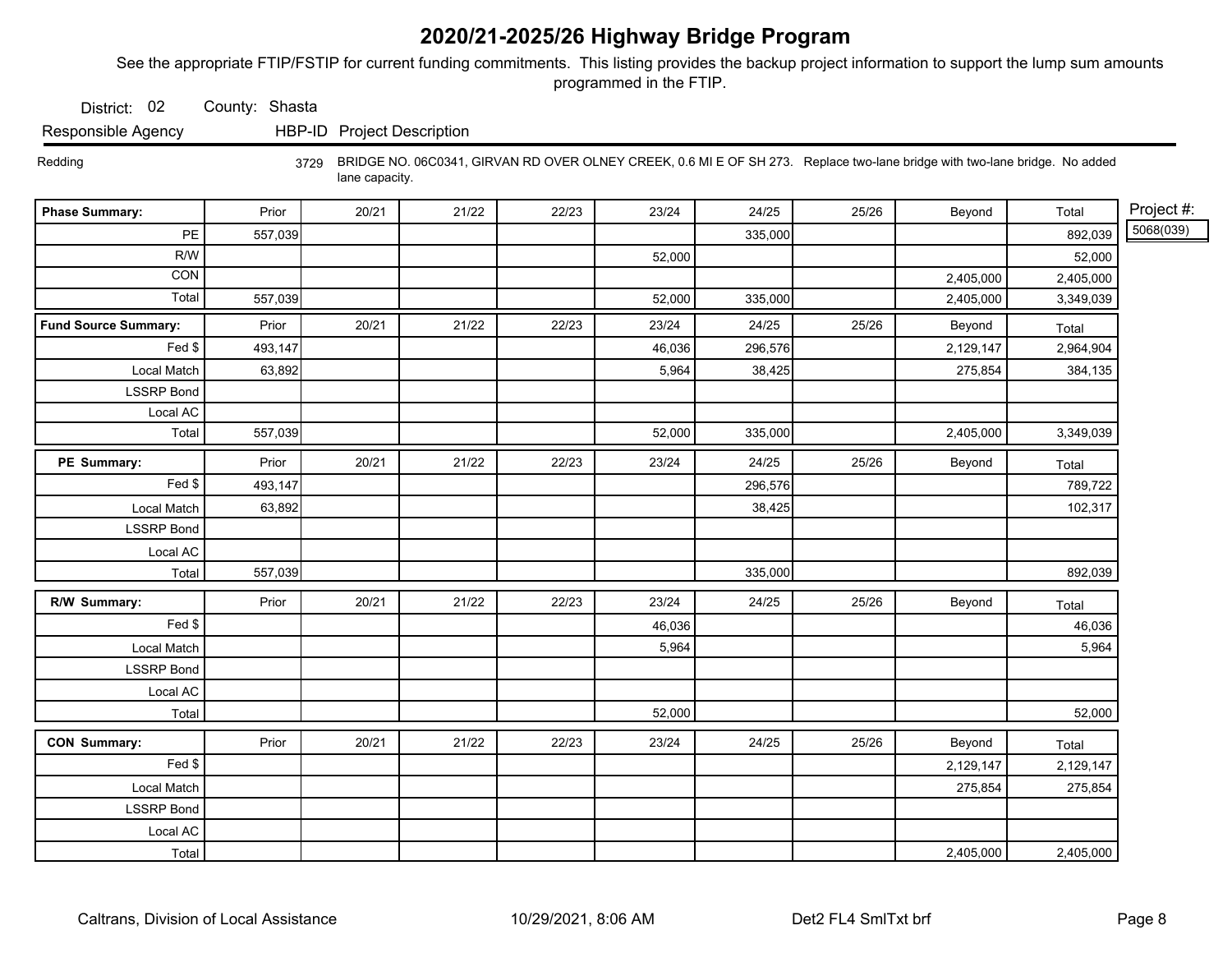See the appropriate FTIP/FSTIP for current funding commitments. This listing provides the backup project information to support the lump sum amounts programmed in the FTIP.

District: 02 County: Shasta

Responsible Agency HBP-ID Project Description

 Redding 3641 BRIDGE NO. 06C0344, SHARON AVE, OVER A.C.I.D. CANAL, 300' N/W RUSSELL ST. Replace one-lane bridge with two-lane bridge. No added traffic capacity. 9/15/2010: Toll Credits used for PE & CON. 10/3/2013: Toll credits used for R/W.

| <b>Phase Summary:</b>       | Prior     | 20/21   | 21/22 | 22/23 | 23/24 | 24/25 | 25/26 | Beyond | Total     | Project #: |
|-----------------------------|-----------|---------|-------|-------|-------|-------|-------|--------|-----------|------------|
| PE                          | 385,006   |         |       |       |       |       |       |        | 385,006   | 5068(032)  |
| R/W                         | 36,000    |         |       |       |       |       |       |        | 36,000    |            |
| CON                         | 1,507,500 | 402,494 |       |       |       |       |       |        | 1,909,994 |            |
| Total                       | 1,928,506 | 402,494 |       |       |       |       |       |        | 2,331,000 |            |
| <b>Fund Source Summary:</b> | Prior     | 20/21   | 21/22 | 22/23 | 23/24 | 24/25 | 25/26 | Beyond | Total     |            |
| Fed \$                      | 1,928,506 | 402,494 |       |       |       |       |       |        | 2,331,000 |            |
| Local Match                 |           |         |       |       |       |       |       |        |           |            |
| <b>LSSRP</b> Bond           |           |         |       |       |       |       |       |        |           |            |
| Local AC                    |           |         |       |       |       |       |       |        |           |            |
| Total                       | 1,928,506 | 402,494 |       |       |       |       |       |        | 2,331,000 |            |
| PE Summary:                 | Prior     | 20/21   | 21/22 | 22/23 | 23/24 | 24/25 | 25/26 | Beyond | Total     |            |
| Fed \$                      | 385,006   |         |       |       |       |       |       |        | 385,006   |            |
| Local Match                 |           |         |       |       |       |       |       |        |           |            |
| <b>LSSRP</b> Bond           |           |         |       |       |       |       |       |        |           |            |
| Local AC                    |           |         |       |       |       |       |       |        |           |            |
| Total                       | 385,006   |         |       |       |       |       |       |        | 385,006   |            |
| R/W Summary:                | Prior     | 20/21   | 21/22 | 22/23 | 23/24 | 24/25 | 25/26 | Beyond | Total     |            |
| Fed \$                      | 36,000    |         |       |       |       |       |       |        | 36,000    |            |
| Local Match                 |           |         |       |       |       |       |       |        |           |            |
| <b>LSSRP Bond</b>           |           |         |       |       |       |       |       |        |           |            |
| Local AC                    |           |         |       |       |       |       |       |        |           |            |
| Total                       | 36,000    |         |       |       |       |       |       |        | 36,000    |            |
| <b>CON Summary:</b>         | Prior     | 20/21   | 21/22 | 22/23 | 23/24 | 24/25 | 25/26 | Beyond | Total     |            |
| Fed \$                      | 1,507,500 | 402,494 |       |       |       |       |       |        | 1,909,994 |            |
| Local Match                 |           |         |       |       |       |       |       |        |           |            |
| <b>LSSRP Bond</b>           |           |         |       |       |       |       |       |        |           |            |
| Local AC                    |           |         |       |       |       |       |       |        |           |            |
| Total                       | 1,507,500 | 402,494 |       |       |       |       |       |        | 1,909,994 |            |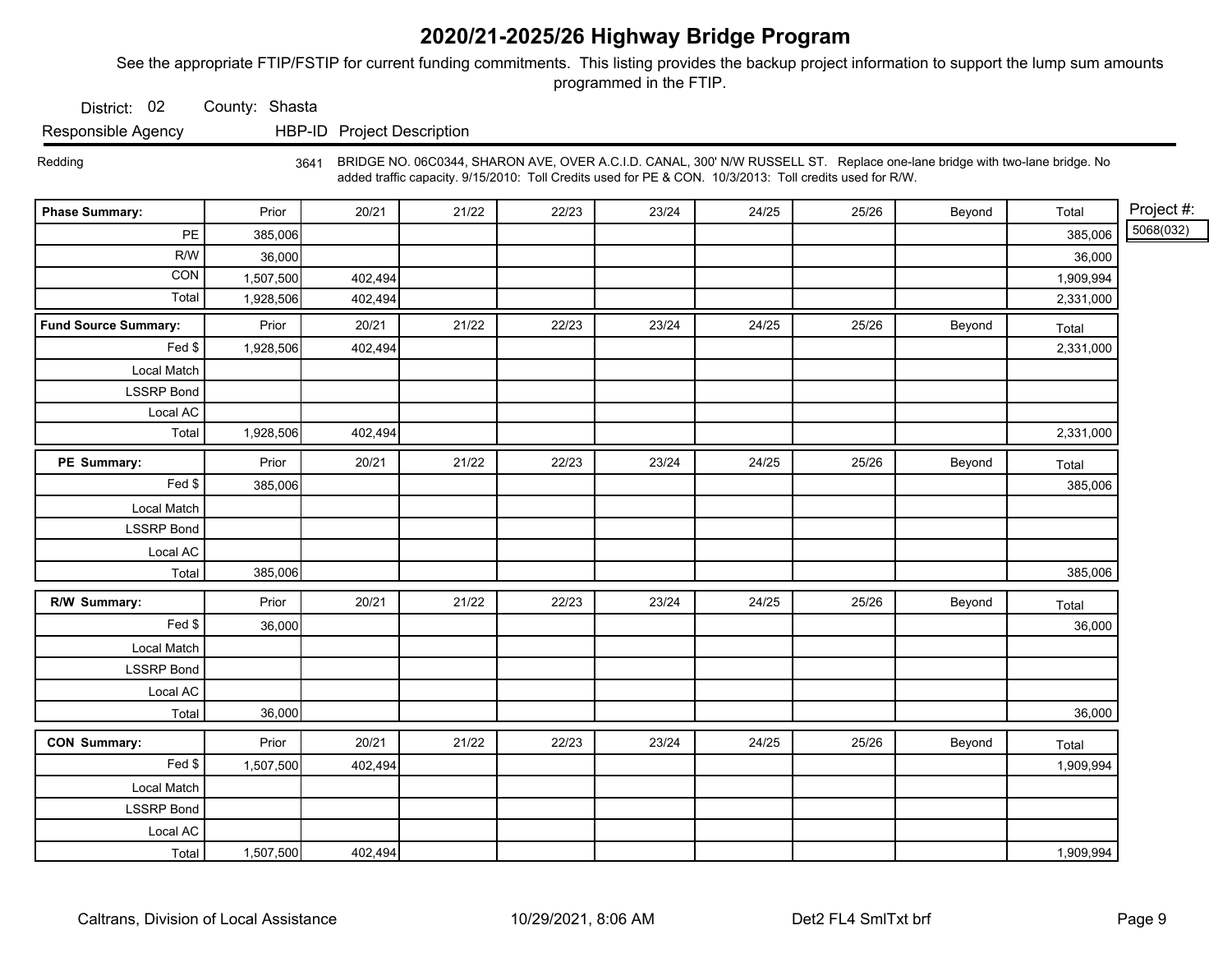See the appropriate FTIP/FSTIP for current funding commitments. This listing provides the backup project information to support the lump sum amounts programmed in the FTIP.

District: 02 County: Shasta

Responsible Agency HBP-ID Project Description

Redding 4332 BRIDGE NO. PM00137, Bridge Preventive Maintenance Program (BPMP) various bridges in the City of Redding. See Caltrans Local Assistance HBP website for backup list of projects.

| <b>Phase Summary:</b>       | Prior   | 20/21 | 21/22 | 22/23 | 23/24 | 24/25 | 25/26 | Beyond  | Total   | Project #: |
|-----------------------------|---------|-------|-------|-------|-------|-------|-------|---------|---------|------------|
| $\mathsf{PE}$               | 152,000 |       |       |       |       |       |       |         | 152,000 | 5068(060)  |
| R/W                         |         |       |       |       |       |       |       |         |         |            |
| CON                         |         |       |       |       |       |       |       | 426,000 | 426,000 |            |
| Total                       | 152,000 |       |       |       |       |       |       | 426,000 | 578,000 |            |
| <b>Fund Source Summary:</b> | Prior   | 20/21 | 21/22 | 22/23 | 23/24 | 24/25 | 25/26 | Beyond  | Total   |            |
| Fed \$                      | 134,566 |       |       |       |       |       |       | 377,138 | 511,703 |            |
| Local Match                 | 17,434  |       |       |       |       |       |       | 48,862  | 66,297  |            |
| <b>LSSRP Bond</b>           |         |       |       |       |       |       |       |         |         |            |
| Local AC                    |         |       |       |       |       |       |       |         |         |            |
| Total                       | 152,000 |       |       |       |       |       |       | 426,000 | 578,000 |            |
| PE Summary:                 | Prior   | 20/21 | 21/22 | 22/23 | 23/24 | 24/25 | 25/26 | Beyond  | Total   |            |
| Fed \$                      | 134,566 |       |       |       |       |       |       |         | 134,566 |            |
| Local Match                 | 17,434  |       |       |       |       |       |       |         | 17,434  |            |
| <b>LSSRP</b> Bond           |         |       |       |       |       |       |       |         |         |            |
| Local AC                    |         |       |       |       |       |       |       |         |         |            |
| Total                       | 152,000 |       |       |       |       |       |       |         | 152,000 |            |
| <b>CON Summary:</b>         | Prior   | 20/21 | 21/22 | 22/23 | 23/24 | 24/25 | 25/26 | Beyond  | Total   |            |
| Fed \$                      |         |       |       |       |       |       |       | 377,138 | 377,138 |            |
| Local Match                 |         |       |       |       |       |       |       | 48,862  | 48,862  |            |
| <b>LSSRP Bond</b>           |         |       |       |       |       |       |       |         |         |            |
| Local AC                    |         |       |       |       |       |       |       |         |         |            |
| Total                       |         |       |       |       |       |       |       | 426,000 | 426,000 |            |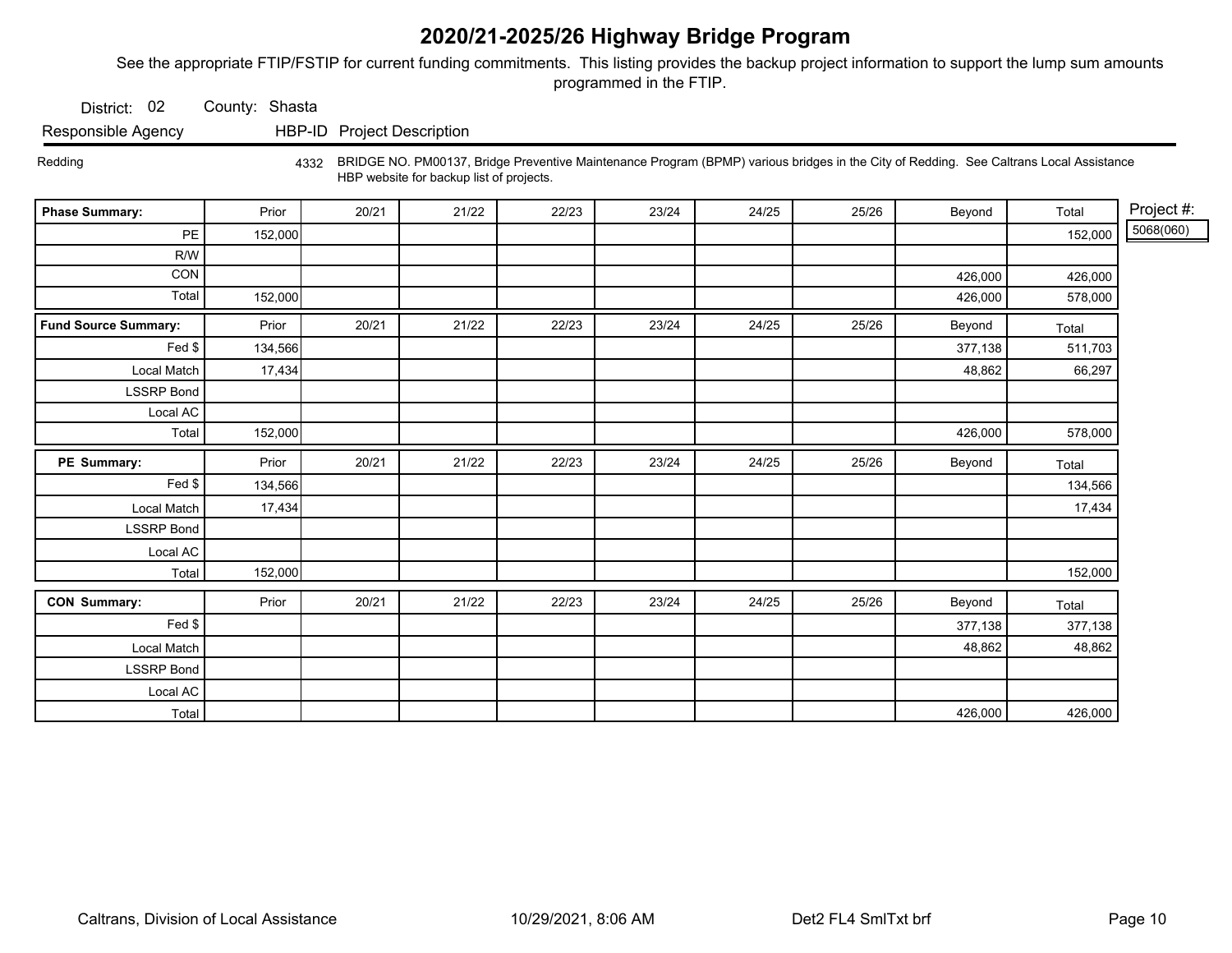See the appropriate FTIP/FSTIP for current funding commitments. This listing provides the backup project information to support the lump sum amounts programmed in the FTIP.

District: 02 County: Shasta

Responsible Agency HBP-ID Project Description

Shasta County <sub>3606</sub> BRIDGE NO. 06C0024, LOWER GAS POINT RD OVER NORTH FORK COTTONWOOD CR, 0.5 MI N OF GAS PONT ROAD. Replace one lane bridge with two lane bridge. 9/16/2010: Toll Credits programmed for PE, R/W, & CON.

| <b>Phase Summary:</b>       | Prior   | 20/21 | 21/22 | 22/23 | 23/24 | 24/25 | 25/26     | Beyond | Total     | Project #: |
|-----------------------------|---------|-------|-------|-------|-------|-------|-----------|--------|-----------|------------|
| PE                          | 500,000 |       |       |       |       |       |           |        | 500,000   | 5906(104)  |
| R/W                         | 60,000  |       |       |       |       |       |           |        | 60,000    |            |
| $\overline{CON}$            |         |       |       |       |       |       | 1,946,000 |        | 1,946,000 |            |
| Total                       | 560,000 |       |       |       |       |       | 1,946,000 |        | 2,506,000 |            |
| <b>Fund Source Summary:</b> | Prior   | 20/21 | 21/22 | 22/23 | 23/24 | 24/25 | 25/26     | Beyond | Total     |            |
| Fed \$                      | 560,000 |       |       |       |       |       | 1,946,000 |        | 2,506,000 |            |
| Local Match                 |         |       |       |       |       |       |           |        |           |            |
| <b>LSSRP Bond</b>           |         |       |       |       |       |       |           |        |           |            |
| Local AC                    |         |       |       |       |       |       |           |        |           |            |
| Total                       | 560,000 |       |       |       |       |       | 1,946,000 |        | 2,506,000 |            |
| PE Summary:                 | Prior   | 20/21 | 21/22 | 22/23 | 23/24 | 24/25 | 25/26     | Beyond | Total     |            |
| Fed \$                      | 500,000 |       |       |       |       |       |           |        | 500,000   |            |
| Local Match                 |         |       |       |       |       |       |           |        |           |            |
| <b>LSSRP</b> Bond           |         |       |       |       |       |       |           |        |           |            |
| Local AC                    |         |       |       |       |       |       |           |        |           |            |
| Total                       | 500,000 |       |       |       |       |       |           |        | 500,000   |            |
| R/W Summary:                | Prior   | 20/21 | 21/22 | 22/23 | 23/24 | 24/25 | 25/26     | Beyond | Total     |            |
| Fed                         | 60,000  |       |       |       |       |       |           |        | 60,000    |            |
| Local Match                 |         |       |       |       |       |       |           |        |           |            |
| <b>LSSRP Bond</b>           |         |       |       |       |       |       |           |        |           |            |
| Local AC                    |         |       |       |       |       |       |           |        |           |            |
| Total                       | 60,000  |       |       |       |       |       |           |        | 60,000    |            |
| <b>CON Summary:</b>         | Prior   | 20/21 | 21/22 | 22/23 | 23/24 | 24/25 | 25/26     | Beyond | Total     |            |
| Fed \$                      |         |       |       |       |       |       | 1,946,000 |        | 1,946,000 |            |
| Local Match                 |         |       |       |       |       |       |           |        |           |            |
| <b>LSSRP Bond</b>           |         |       |       |       |       |       |           |        |           |            |
| Local AC                    |         |       |       |       |       |       |           |        |           |            |
| Total                       |         |       |       |       |       |       | 1,946,000 |        | 1,946,000 |            |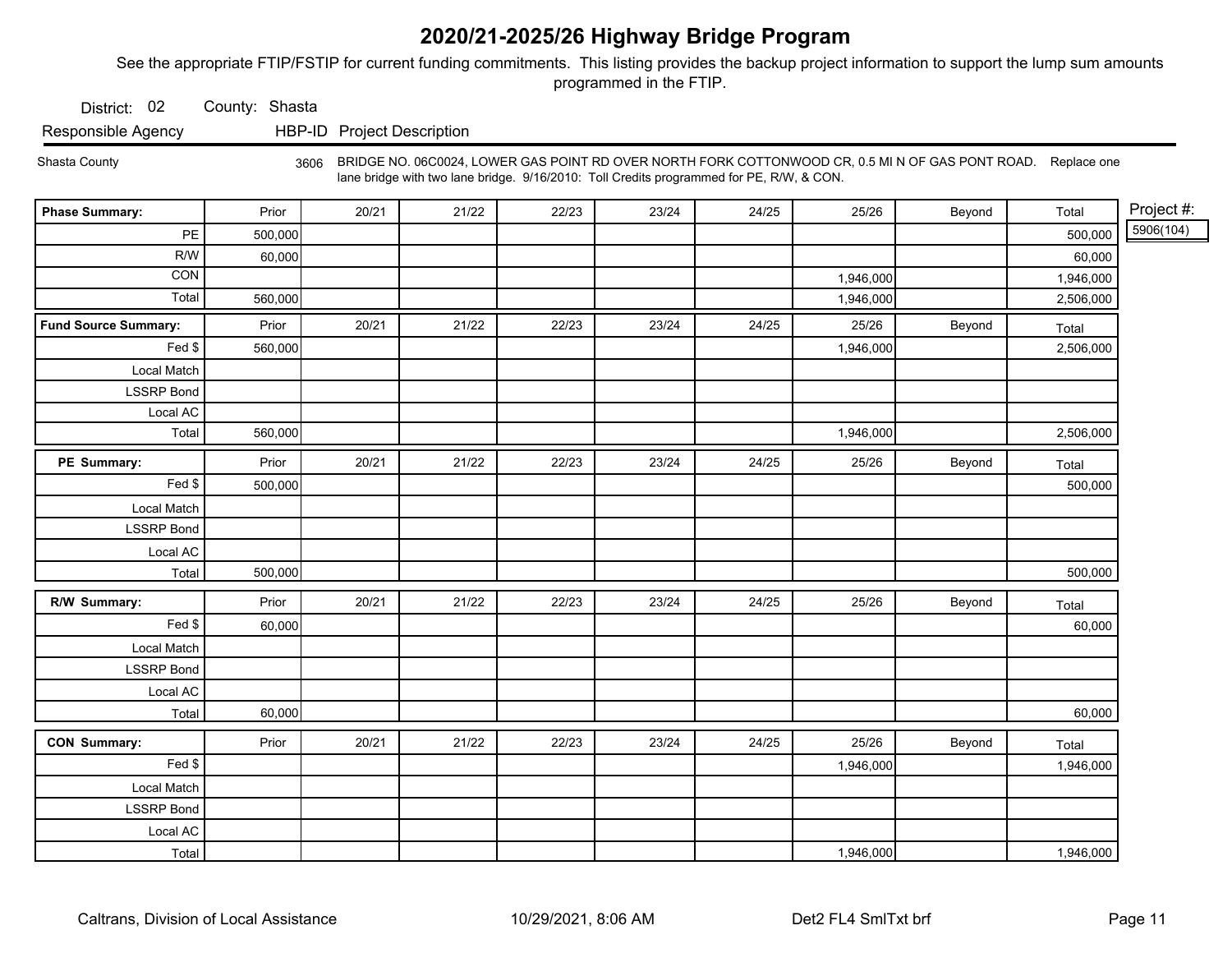See the appropriate FTIP/FSTIP for current funding commitments. This listing provides the backup project information to support the lump sum amounts programmed in the FTIP.

District: 02 County: Shasta

Responsible Agency HBP-ID Project Description

Shasta County

3349 BRIDGE NO. 06C0039, CASSEL-FALL RIV RD, OVER PIT RIVER, 0.3 MI SE SR 299 FALL RIV. Replace two lane bridge with two lane bridge.

| <b>Phase Summary:</b>       | Prior     | 20/21 | 21/22  | 22/23 | 23/24 | 24/25 | 25/26 | Beyond    | Total     | Project #: |
|-----------------------------|-----------|-------|--------|-------|-------|-------|-------|-----------|-----------|------------|
| PE                          | 2,025,000 |       |        |       |       |       |       |           | 2,025,000 | 5906(088)  |
| R/W                         | 50,000    |       | 10,000 |       |       |       |       |           | 60,000    |            |
| <b>CON</b>                  |           |       |        |       |       |       |       | 5,661,000 | 5,661,000 |            |
| Total                       | 2,075,000 |       | 10,000 |       |       |       |       | 5,661,000 | 7,746,000 |            |
| <b>Fund Source Summary:</b> | Prior     | 20/21 | 21/22  | 22/23 | 23/24 | 24/25 | 25/26 | Beyond    | Total     |            |
| Fed \$                      | 1,836,998 |       | 8,853  |       |       |       |       | 5,011,683 | 6,857,534 |            |
| Local Match                 | 238,003   |       | 1,147  |       |       |       |       | 649,317   | 888,466   |            |
| <b>LSSRP Bond</b>           |           |       |        |       |       |       |       |           |           |            |
| Local AC                    |           |       |        |       |       |       |       |           |           |            |
| Total                       | 2,075,000 |       | 10,000 |       |       |       |       | 5,661,000 | 7,746,000 |            |
| PE Summary:                 | Prior     | 20/21 | 21/22  | 22/23 | 23/24 | 24/25 | 25/26 | Beyond    | Total     |            |
| Fed                         | 1,792,733 |       |        |       |       |       |       |           | 1,792,733 |            |
| Local Match                 | 232,268   |       |        |       |       |       |       |           | 232,268   |            |
| <b>LSSRP Bond</b>           |           |       |        |       |       |       |       |           |           |            |
| Local AC                    |           |       |        |       |       |       |       |           |           |            |
| Total                       | 2,025,000 |       |        |       |       |       |       |           | 2,025,000 |            |
| R/W Summary:                | Prior     | 20/21 | 21/22  | 22/23 | 23/24 | 24/25 | 25/26 | Beyond    | Total     |            |
| Fed                         | 44,265    |       | 8,853  |       |       |       |       |           | 53,118    |            |
| Local Match                 | 5,735     |       | 1,147  |       |       |       |       |           | 6,882     |            |
| <b>LSSRP Bond</b>           |           |       |        |       |       |       |       |           |           |            |
| Local AC                    |           |       |        |       |       |       |       |           |           |            |
| Total                       | 50,000    |       | 10,000 |       |       |       |       |           | 60,000    |            |
| <b>CON Summary:</b>         | Prior     | 20/21 | 21/22  | 22/23 | 23/24 | 24/25 | 25/26 | Beyond    | Total     |            |
| Fed \$                      |           |       |        |       |       |       |       | 5,011,683 | 5,011,683 |            |
| Local Match                 |           |       |        |       |       |       |       | 649,317   | 649,317   |            |
| <b>LSSRP Bond</b>           |           |       |        |       |       |       |       |           |           |            |
| Local AC                    |           |       |        |       |       |       |       |           |           |            |
| Total                       |           |       |        |       |       |       |       | 5,661,000 | 5,661,000 |            |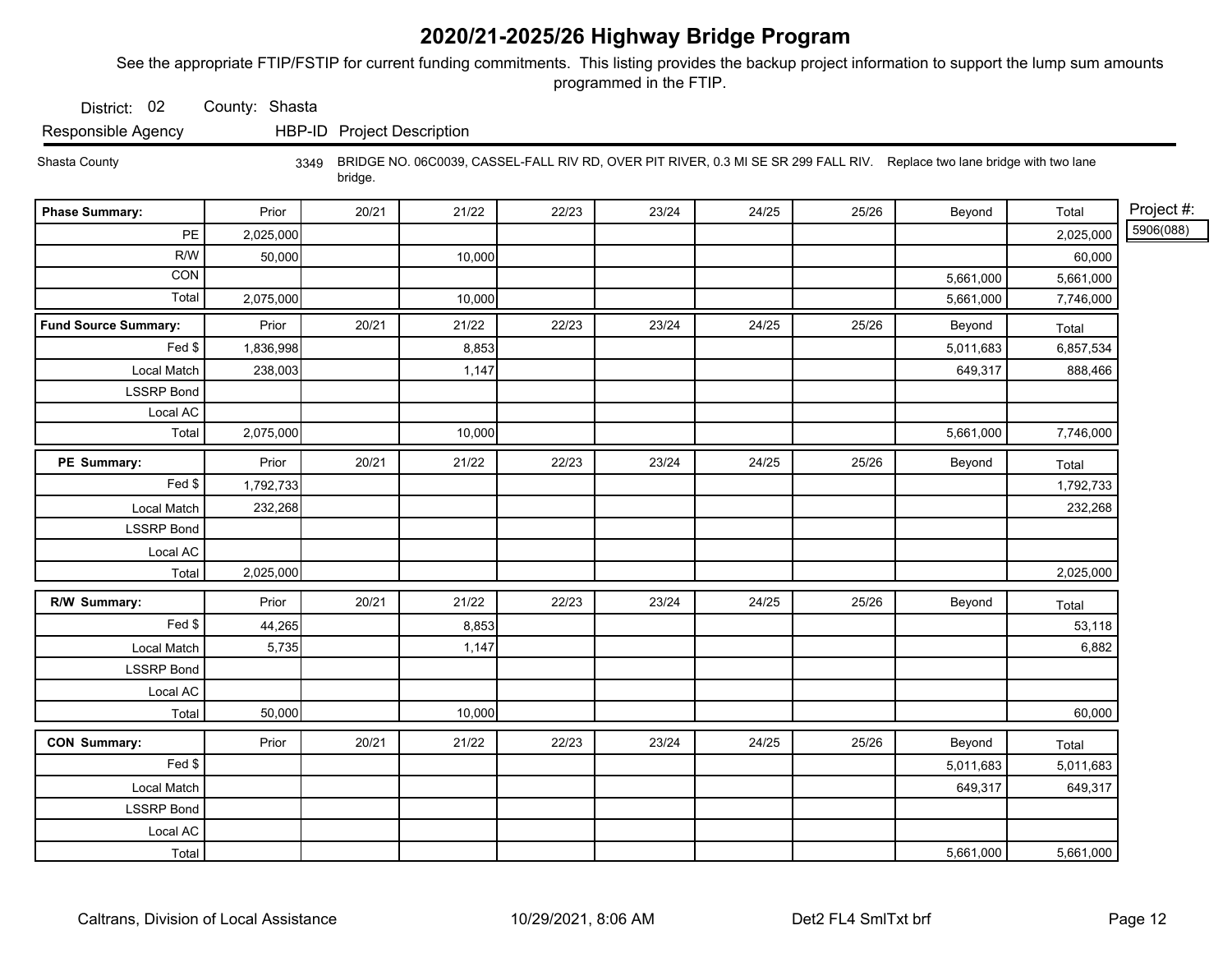See the appropriate FTIP/FSTIP for current funding commitments. This listing provides the backup project information to support the lump sum amounts programmed in the FTIP.

District: 02 County: Shasta

Responsible Agency HBP-ID Project Description

Shasta County 3647 BRIDGE NO. 06C0178, FERN RD, OVER GLENDENNING CREEK, 0.3 MI N WHITMORE RD. Replace one-lane Bridge with two-lane Bridge.

| <b>Phase Summary:</b>       | Prior   | 20/21   | 21/22 | 22/23 | 23/24 | 24/25 | 25/26 | Beyond    | Total     | Project #: |
|-----------------------------|---------|---------|-------|-------|-------|-------|-------|-----------|-----------|------------|
| PE                          | 270,000 | 200,000 |       |       |       |       |       |           | 470,000   | 5906(105)  |
| R/W                         |         | 49,000  |       |       |       |       |       |           | 49,000    |            |
| CON                         |         |         |       |       |       |       |       | 1,400,000 | 1,400,000 |            |
| Total                       | 270,000 | 249,000 |       |       |       |       |       | 1,400,000 | 1,919,000 |            |
| <b>Fund Source Summary:</b> | Prior   | 20/21   | 21/22 | 22/23 | 23/24 | 24/25 | 25/26 | Beyond    | Total     |            |
| Fed \$                      | 239,031 | 220,440 |       |       |       |       |       | 1,239,420 | 1,698,891 |            |
| Local Match                 | 30,969  | 28,560  |       |       |       |       |       | 160,580   | 220,109   |            |
| <b>LSSRP Bond</b>           |         |         |       |       |       |       |       |           |           |            |
| Local AC                    |         |         |       |       |       |       |       |           |           |            |
| Total                       | 270,000 | 249,000 |       |       |       |       |       | 1,400,000 | 1,919,000 |            |
| PE Summary:                 | Prior   | 20/21   | 21/22 | 22/23 | 23/24 | 24/25 | 25/26 | Beyond    | Total     |            |
| Fed \$                      | 239,031 | 177,060 |       |       |       |       |       |           | 416,091   |            |
| Local Match                 | 30,969  | 22,940  |       |       |       |       |       |           | 53,909    |            |
| <b>LSSRP Bond</b>           |         |         |       |       |       |       |       |           |           |            |
| Local AC                    |         |         |       |       |       |       |       |           |           |            |
| Total                       | 270,000 | 200,000 |       |       |       |       |       |           | 470,000   |            |
| R/W Summary:                | Prior   | 20/21   | 21/22 | 22/23 | 23/24 | 24/25 | 25/26 | Beyond    | Total     |            |
| Fed                         |         | 43,380  |       |       |       |       |       |           | 43,380    |            |
| Local Match                 |         | 5,620   |       |       |       |       |       |           | 5,620     |            |
| <b>LSSRP</b> Bond           |         |         |       |       |       |       |       |           |           |            |
| Local AC                    |         |         |       |       |       |       |       |           |           |            |
| Total                       |         | 49,000  |       |       |       |       |       |           | 49,000    |            |
| <b>CON Summary:</b>         | Prior   | 20/21   | 21/22 | 22/23 | 23/24 | 24/25 | 25/26 | Beyond    | Total     |            |
| Fed                         |         |         |       |       |       |       |       | 1,239,420 | 1,239,420 |            |
| Local Match                 |         |         |       |       |       |       |       | 160,580   | 160,580   |            |
| <b>LSSRP Bond</b>           |         |         |       |       |       |       |       |           |           |            |
| Local AC                    |         |         |       |       |       |       |       |           |           |            |
| Total                       |         |         |       |       |       |       |       | 1,400,000 | 1,400,000 |            |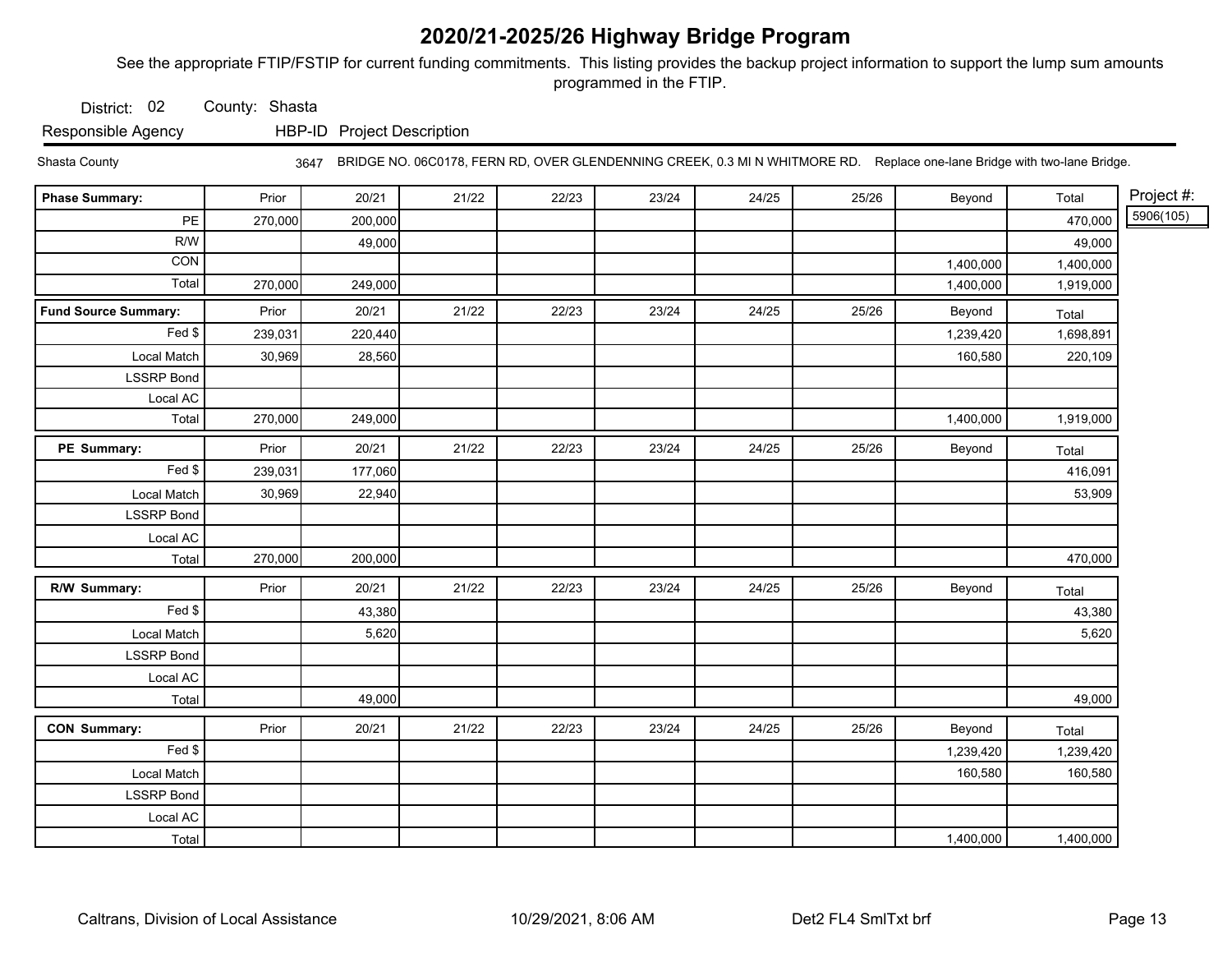See the appropriate FTIP/FSTIP for current funding commitments. This listing provides the backup project information to support the lump sum amounts programmed in the FTIP.

District: 02 County: Shasta

Responsible Agency HBP-ID Project Description

Shasta County 4052 BRIDGE NO. 06C0183, GAS PT RD OVER NO NAME DITCH, 1.9 MI WEST OF I-5. Replace existing two-lane bridge with 2-lane bridge. Other federal funds are on this project and must be programmed in the FTIP.

| <b>Phase Summary:</b>       | Prior     | 20/21 | 21/22      | 22/23 | 23/24 | 24/25 | 25/26 | Beyond | Total     | Project #: |
|-----------------------------|-----------|-------|------------|-------|-------|-------|-------|--------|-----------|------------|
| PE                          | 276,045   |       |            |       |       |       |       |        | 276,045   | 5906(119)  |
| R/W                         | 70,000    |       |            |       |       |       |       |        | 70,000    |            |
| CON                         | 819,928   |       | 119,635    |       |       |       |       |        | 939,563   |            |
| Total                       | 1,165,973 |       | 119,635    |       |       |       |       |        | 1,285,608 |            |
| <b>Fund Source Summary:</b> | Prior     | 20/21 | 21/22      | 22/23 | 23/24 | 24/25 | 25/26 | Beyond | Total     |            |
| Fed \$                      | 306,354   |       | 831,795    |       |       |       |       |        | 1,138,149 |            |
| Local Match                 | 133,737   |       | 13,722     |       |       |       |       |        | 147,459   |            |
| <b>LSSRP Bond</b>           |           |       |            |       |       |       |       |        |           |            |
| Local AC                    | 725,882   |       | $-725,882$ |       |       |       |       |        |           |            |
| Total                       | 1,165,973 |       | 119,635    |       |       |       |       |        | 1,285,608 |            |
| PE Summary:                 | Prior     | 20/21 | 21/22      | 22/23 | 23/24 | 24/25 | 25/26 | Beyond | Total     |            |
| Fed \$                      | 244,383   |       |            |       |       |       |       |        | 244,383   |            |
| Local Match                 | 31,662    |       |            |       |       |       |       |        | 31,662    |            |
| <b>LSSRP Bond</b>           |           |       |            |       |       |       |       |        |           |            |
| Local AC                    |           |       |            |       |       |       |       |        |           |            |
| Total                       | 276,045   |       |            |       |       |       |       |        | 276,045   |            |
| R/W Summary:                | Prior     | 20/21 | 21/22      | 22/23 | 23/24 | 24/25 | 25/26 | Beyond | Total     |            |
| Fed                         | 61,971    |       |            |       |       |       |       |        | 61,971    |            |
| Local Match                 | 8,029     |       |            |       |       |       |       |        | 8,029     |            |
| <b>LSSRP Bond</b>           |           |       |            |       |       |       |       |        |           |            |
| Local AC                    |           |       |            |       |       |       |       |        |           |            |
| Total                       | 70,000    |       |            |       |       |       |       |        | 70,000    |            |
| <b>CON Summary:</b>         | Prior     | 20/21 | 21/22      | 22/23 | 23/24 | 24/25 | 25/26 | Beyond | Total     |            |
| Fed \$                      |           |       | 831,795    |       |       |       |       |        | 831,795   |            |
| Local Match                 | 94,046    |       | 13,722     |       |       |       |       |        | 107,768   |            |
| <b>LSSRP</b> Bond           |           |       |            |       |       |       |       |        |           |            |
| Local AC                    | 725,882   |       | $-725,882$ |       |       |       |       |        |           |            |
| Total                       | 819,928   |       | 119,635    |       |       |       |       |        | 939,563   |            |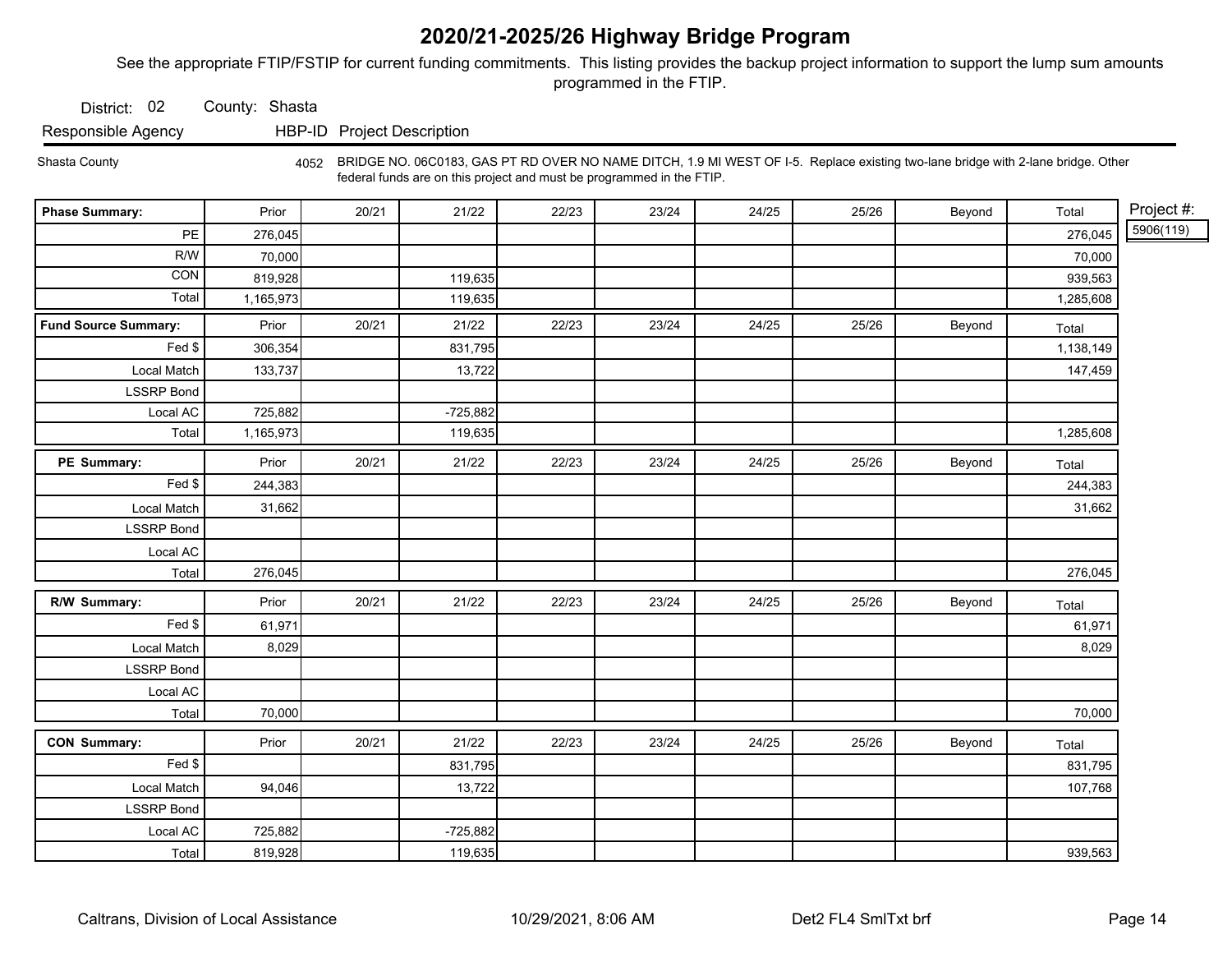See the appropriate FTIP/FSTIP for current funding commitments. This listing provides the backup project information to support the lump sum amounts programmed in the FTIP.

District: 02 County: Shasta

Responsible Agency HBP-ID Project Description

Shasta County

 bridge. 4/5/2010: Toll Credits programmed for R/W & Con. 3348 BRIDGE NO. 06C0209, SPRING CREEK RD, OVER FALL RIVER, 0.5 MI N OF MACARTHUR RD. Replace one lane bridge with two lane

| <b>Phase Summary:</b>       | Prior     | 20/21 | 21/22 | 22/23 | 23/24  | 24/25 | 25/26 | Beyond    | Total     | Project #: |
|-----------------------------|-----------|-------|-------|-------|--------|-------|-------|-----------|-----------|------------|
| PE                          | 1,220,000 |       |       |       |        |       |       |           | 1,220,000 | 5906(087)  |
| R/W                         |           |       |       |       | 10,000 |       |       |           | 10,000    |            |
| <b>CON</b>                  |           |       |       |       |        |       |       | 3,281,000 | 3,281,000 |            |
| Total                       | 1,220,000 |       |       |       | 10,000 |       |       | 3,281,000 | 4,511,000 |            |
| <b>Fund Source Summary:</b> | Prior     | 20/21 | 21/22 | 22/23 | 23/24  | 24/25 | 25/26 | Beyond    | Total     |            |
| Fed                         | 1,080,066 |       |       |       | 10,000 |       |       | 3,281,000 | 4,371,066 |            |
| Local Match                 | 139,934   |       |       |       |        |       |       |           | 139,934   |            |
| <b>LSSRP Bond</b>           |           |       |       |       |        |       |       |           |           |            |
| Local AC                    |           |       |       |       |        |       |       |           |           |            |
| Total                       | 1,220,000 |       |       |       | 10,000 |       |       | 3,281,000 | 4,511,000 |            |
| PE Summary:                 | Prior     | 20/21 | 21/22 | 22/23 | 23/24  | 24/25 | 25/26 | Beyond    | Total     |            |
| $Fed$ \$                    | 1,080,066 |       |       |       |        |       |       |           | 1,080,066 |            |
| Local Match                 | 139,934   |       |       |       |        |       |       |           | 139,934   |            |
| <b>LSSRP Bond</b>           |           |       |       |       |        |       |       |           |           |            |
| Local AC                    |           |       |       |       |        |       |       |           |           |            |
| Total                       | 1,220,000 |       |       |       |        |       |       |           | 1,220,000 |            |
| R/W Summary:                | Prior     | 20/21 | 21/22 | 22/23 | 23/24  | 24/25 | 25/26 | Beyond    | Total     |            |
| Fed                         |           |       |       |       | 10,000 |       |       |           | 10,000    |            |
| Local Match                 |           |       |       |       |        |       |       |           |           |            |
| <b>LSSRP Bond</b>           |           |       |       |       |        |       |       |           |           |            |
| Local AC                    |           |       |       |       |        |       |       |           |           |            |
| Total                       |           |       |       |       | 10,000 |       |       |           | 10,000    |            |
| <b>CON Summary:</b>         | Prior     | 20/21 | 21/22 | 22/23 | 23/24  | 24/25 | 25/26 | Beyond    | Total     |            |
| Fed                         |           |       |       |       |        |       |       | 3,281,000 | 3,281,000 |            |
| Local Match                 |           |       |       |       |        |       |       |           |           |            |
| <b>LSSRP Bond</b>           |           |       |       |       |        |       |       |           |           |            |
| Local AC                    |           |       |       |       |        |       |       |           |           |            |
| Total                       |           |       |       |       |        |       |       | 3,281,000 | 3,281,000 |            |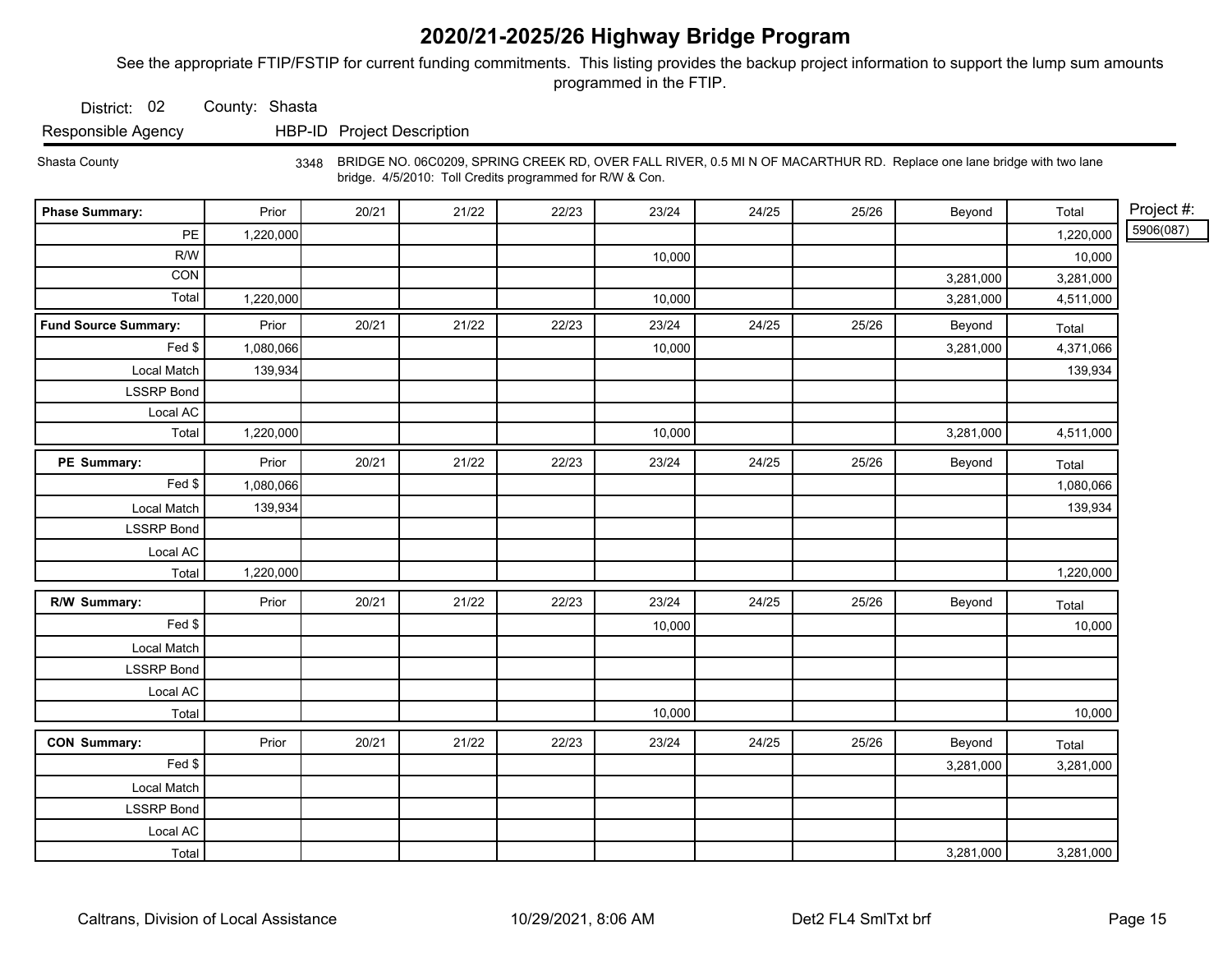See the appropriate FTIP/FSTIP for current funding commitments. This listing provides the backup project information to support the lump sum amounts programmed in the FTIP.

District: 02 County: Shasta

Responsible Agency HBP-ID Project Description

Shasta County 4053 BRIDGE NO. 06C0220, PARKVILLE RD OVER ASH CREEK, 3.4 MI S DERSCH RD. Replace existing 1 lane bridge with 2 lane bridge. 2/15/2013: Toll credits used for PE, R/W and CON.

| <b>Phase Summary:</b>       | Prior   | 20/21  | 21/22 | 22/23 | 23/24 | 24/25 | 25/26 | Beyond    | Total     | Project #: |
|-----------------------------|---------|--------|-------|-------|-------|-------|-------|-----------|-----------|------------|
| PE                          | 200,000 |        |       |       |       |       |       |           | 200,000   | 5906(117)  |
| R/W                         |         | 40,000 |       |       |       |       |       |           | 40,000    |            |
| $\overline{CON}$            |         |        |       |       |       |       |       | 1,040,000 | 1,040,000 |            |
| Total                       | 200,000 | 40,000 |       |       |       |       |       | 1,040,000 | 1,280,000 |            |
| <b>Fund Source Summary:</b> | Prior   | 20/21  | 21/22 | 22/23 | 23/24 | 24/25 | 25/26 | Beyond    | Total     |            |
| Fed \$                      | 200,000 | 40,000 |       |       |       |       |       | 1,040,000 | 1,280,000 |            |
| Local Match                 |         |        |       |       |       |       |       |           |           |            |
| <b>LSSRP</b> Bond           |         |        |       |       |       |       |       |           |           |            |
| Local AC                    |         |        |       |       |       |       |       |           |           |            |
| Total                       | 200,000 | 40,000 |       |       |       |       |       | 1,040,000 | 1,280,000 |            |
| PE Summary:                 | Prior   | 20/21  | 21/22 | 22/23 | 23/24 | 24/25 | 25/26 | Beyond    | Total     |            |
| Fed \$                      | 200,000 |        |       |       |       |       |       |           | 200,000   |            |
| Local Match                 |         |        |       |       |       |       |       |           |           |            |
| <b>LSSRP</b> Bond           |         |        |       |       |       |       |       |           |           |            |
| Local AC                    |         |        |       |       |       |       |       |           |           |            |
| Total                       | 200,000 |        |       |       |       |       |       |           | 200,000   |            |
| R/W Summary:                | Prior   | 20/21  | 21/22 | 22/23 | 23/24 | 24/25 | 25/26 | Beyond    | Total     |            |
| $\overline{Fed}$ \$         |         | 40,000 |       |       |       |       |       |           | 40,000    |            |
| Local Match                 |         |        |       |       |       |       |       |           |           |            |
| <b>LSSRP</b> Bond           |         |        |       |       |       |       |       |           |           |            |
| Local AC                    |         |        |       |       |       |       |       |           |           |            |
| Total                       |         | 40,000 |       |       |       |       |       |           | 40,000    |            |
| <b>CON Summary:</b>         | Prior   | 20/21  | 21/22 | 22/23 | 23/24 | 24/25 | 25/26 | Beyond    | Total     |            |
| Fed                         |         |        |       |       |       |       |       | 1,040,000 | 1,040,000 |            |
| Local Match                 |         |        |       |       |       |       |       |           |           |            |
| <b>LSSRP</b> Bond           |         |        |       |       |       |       |       |           |           |            |
| Local AC                    |         |        |       |       |       |       |       |           |           |            |
| Total                       |         |        |       |       |       |       |       | 1,040,000 | 1,040,000 |            |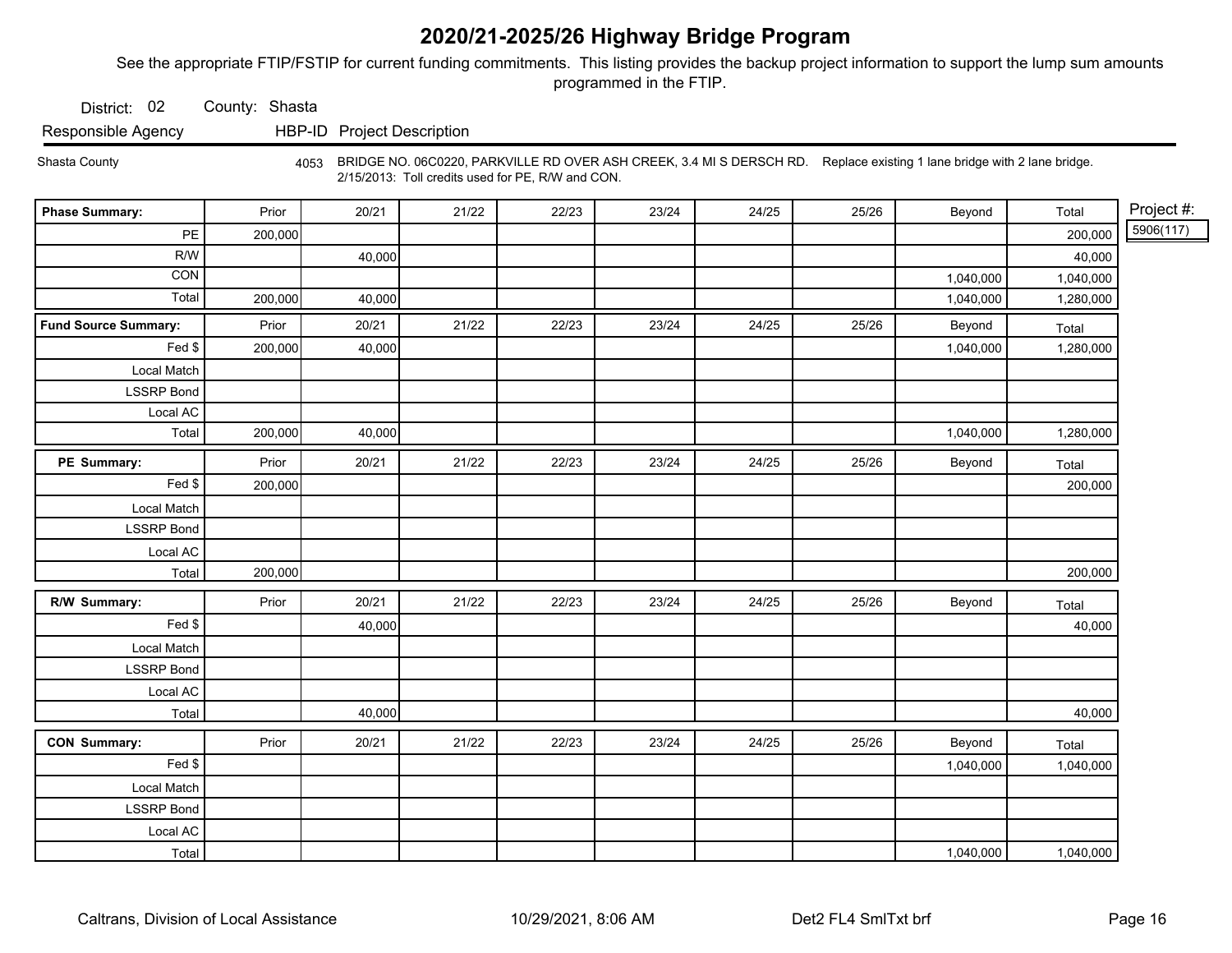See the appropriate FTIP/FSTIP for current funding commitments. This listing provides the backup project information to support the lump sum amounts programmed in the FTIP.

District: 02 County: Shasta

Responsible Agency HBP-ID Project Description

Shasta County 3864 BRIDGE NO. 06C0233, ASH CR RD OVER SACRAMENTO RIV OVERFLOW, 1.0 MI E BALLS FERRY RD. Replace two lane bridge with two lane bridge.

| <b>Phase Summary:</b>       | Prior   | 20/21 | 21/22   | 22/23 | 23/24 | 24/25 | 25/26 | Beyond    | Total     | Project #: |
|-----------------------------|---------|-------|---------|-------|-------|-------|-------|-----------|-----------|------------|
| PE                          | 210,000 |       | 390,000 |       |       |       |       |           | 600,000   | 5906(111)  |
| R/W                         | 40,000  |       |         |       |       |       |       |           | 40,000    |            |
| CON                         |         |       |         |       |       |       |       | 3,305,800 | 3,305,800 |            |
| Total                       | 250,000 |       | 390,000 |       |       |       |       | 3,305,800 | 3,945,800 |            |
| <b>Fund Source Summary:</b> | Prior   | 20/21 | 21/22   | 22/23 | 23/24 | 24/25 | 25/26 | Beyond    | Total     |            |
| Fed \$                      | 221,325 |       | 345,267 |       |       |       |       | 2,926,625 | 3,493,217 |            |
| Local Match                 | 28,675  |       | 44,733  |       |       |       |       | 379,175   | 452,583   |            |
| <b>LSSRP</b> Bond           |         |       |         |       |       |       |       |           |           |            |
| Local AC                    |         |       |         |       |       |       |       |           |           |            |
| Total                       | 250,000 |       | 390,000 |       |       |       |       | 3,305,800 | 3,945,800 |            |
| PE Summary:                 | Prior   | 20/21 | 21/22   | 22/23 | 23/24 | 24/25 | 25/26 | Beyond    | Total     |            |
| Fed \$                      | 185,913 |       | 345,267 |       |       |       |       |           | 531,180   |            |
| Local Match                 | 24,087  |       | 44,733  |       |       |       |       |           | 68,820    |            |
| <b>LSSRP Bond</b>           |         |       |         |       |       |       |       |           |           |            |
| Local AC                    |         |       |         |       |       |       |       |           |           |            |
| Total                       | 210,000 |       | 390,000 |       |       |       |       |           | 600,000   |            |
| R/W Summary:                | Prior   | 20/21 | 21/22   | 22/23 | 23/24 | 24/25 | 25/26 | Beyond    | Total     |            |
| Fed                         | 35,412  |       |         |       |       |       |       |           | 35,412    |            |
| Local Match                 | 4,588   |       |         |       |       |       |       |           | 4,588     |            |
| <b>LSSRP Bond</b>           |         |       |         |       |       |       |       |           |           |            |
| Local AC                    |         |       |         |       |       |       |       |           |           |            |
| Total                       | 40,000  |       |         |       |       |       |       |           | 40,000    |            |
| <b>CON Summary:</b>         | Prior   | 20/21 | 21/22   | 22/23 | 23/24 | 24/25 | 25/26 | Beyond    | Total     |            |
| Fed                         |         |       |         |       |       |       |       | 2,926,625 | 2,926,625 |            |
| Local Match                 |         |       |         |       |       |       |       | 379,175   | 379,175   |            |
| <b>LSSRP Bond</b>           |         |       |         |       |       |       |       |           |           |            |
| Local AC                    |         |       |         |       |       |       |       |           |           |            |
| Total                       |         |       |         |       |       |       |       | 3,305,800 | 3,305,800 |            |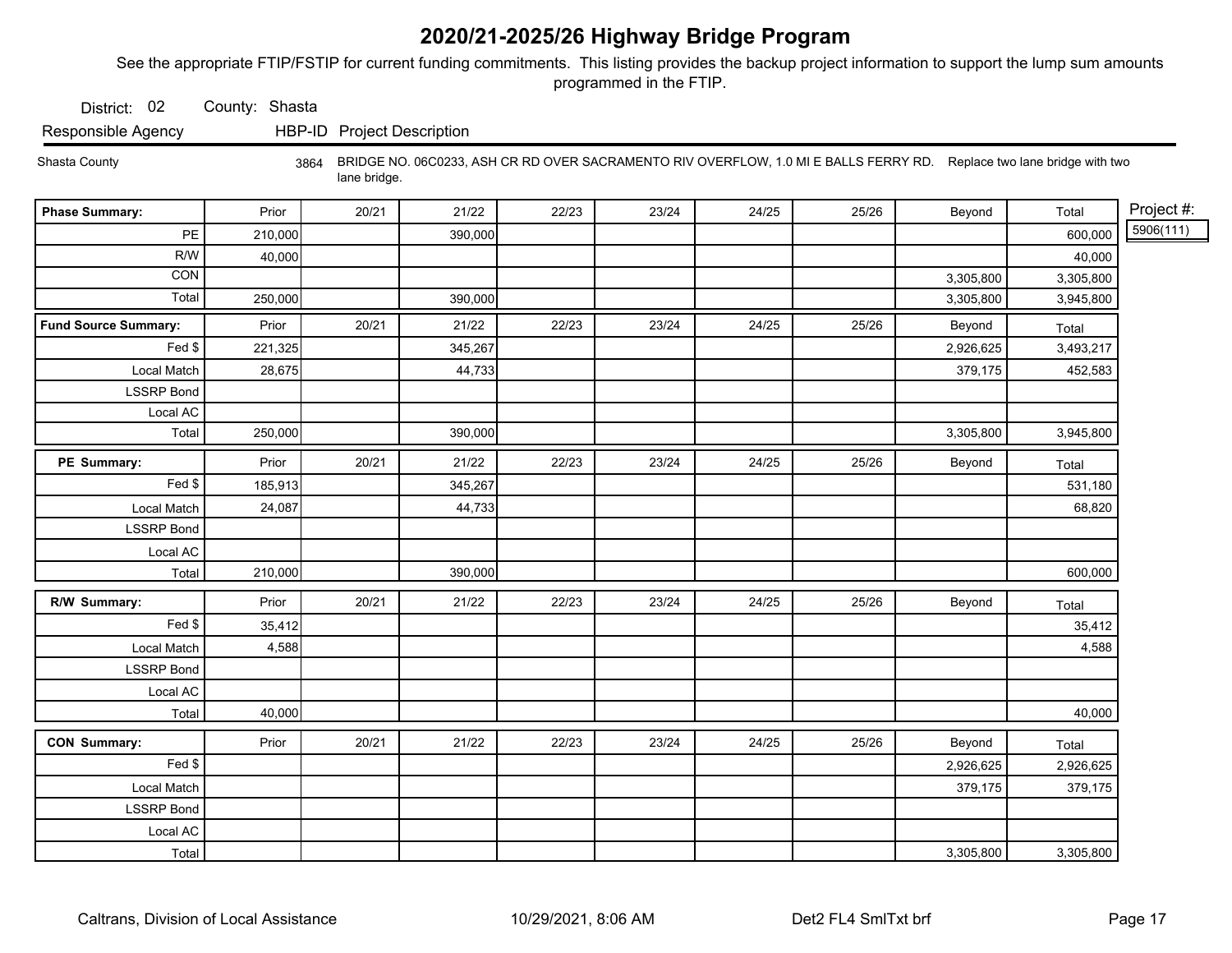See the appropriate FTIP/FSTIP for current funding commitments. This listing provides the backup project information to support the lump sum amounts programmed in the FTIP.

District: 02 County: Shasta

Responsible Agency HBP-ID Project Description

Shasta County 4521 BRIDGE NO. 06C0242, ASH CREEK ROAD OVER ANDERSON CREEK, 100 E BALLS FERRY RD. Replace 2 lane bridge with 2 lane bridge.

| <b>Phase Summary:</b>       | Prior | 20/21 | 21/22 | 22/23 | 23/24   | 24/25 | 25/26 | Beyond    | Total     | Project #: |
|-----------------------------|-------|-------|-------|-------|---------|-------|-------|-----------|-----------|------------|
| PE                          |       |       |       |       | 600,000 |       |       |           | 600,000   | 5906138    |
| R/W                         |       |       |       |       |         |       |       | 60,000    | 60,000    |            |
| CON                         |       |       |       |       |         |       |       | 2,360,000 | 2,360,000 |            |
| Total                       |       |       |       |       | 600,000 |       |       | 2,420,000 | 3,020,000 |            |
| <b>Fund Source Summary:</b> | Prior | 20/21 | 21/22 | 22/23 | 23/24   | 24/25 | 25/26 | Beyond    | Total     |            |
| Fed \$                      |       |       |       |       | 480,000 |       |       | 1,936,000 | 2,416,000 |            |
| Local Match                 |       |       |       |       | 120,000 |       |       | 484,000   | 604,000   |            |
| <b>LSSRP</b> Bond           |       |       |       |       |         |       |       |           |           |            |
| Local AC                    |       |       |       |       |         |       |       |           |           |            |
| Total                       |       |       |       |       | 600,000 |       |       | 2,420,000 | 3,020,000 |            |
| PE Summary:                 | Prior | 20/21 | 21/22 | 22/23 | 23/24   | 24/25 | 25/26 | Beyond    | Total     |            |
| Fed \$                      |       |       |       |       | 480,000 |       |       |           | 480,000   |            |
| Local Match                 |       |       |       |       | 120,000 |       |       |           | 120,000   |            |
| <b>LSSRP Bond</b>           |       |       |       |       |         |       |       |           |           |            |
| Local AC                    |       |       |       |       |         |       |       |           |           |            |
| Total                       |       |       |       |       | 600,000 |       |       |           | 600,000   |            |
| R/W Summary:                | Prior | 20/21 | 21/22 | 22/23 | 23/24   | 24/25 | 25/26 | Beyond    | Total     |            |
| Fed \$                      |       |       |       |       |         |       |       | 48,000    | 48,000    |            |
| Local Match                 |       |       |       |       |         |       |       | 12,000    | 12,000    |            |
| <b>LSSRP</b> Bond           |       |       |       |       |         |       |       |           |           |            |
| Local AC                    |       |       |       |       |         |       |       |           |           |            |
| Total                       |       |       |       |       |         |       |       | 60,000    | 60,000    |            |
| <b>CON Summary:</b>         | Prior | 20/21 | 21/22 | 22/23 | 23/24   | 24/25 | 25/26 | Beyond    | Total     |            |
| $\overline{F}$ ed \$        |       |       |       |       |         |       |       | 1,888,000 | 1,888,000 |            |
| Local Match                 |       |       |       |       |         |       |       | 472,000   | 472,000   |            |
| <b>LSSRP</b> Bond           |       |       |       |       |         |       |       |           |           |            |
| Local AC                    |       |       |       |       |         |       |       |           |           |            |
| Total                       |       |       |       |       |         |       |       | 2,360,000 | 2,360,000 |            |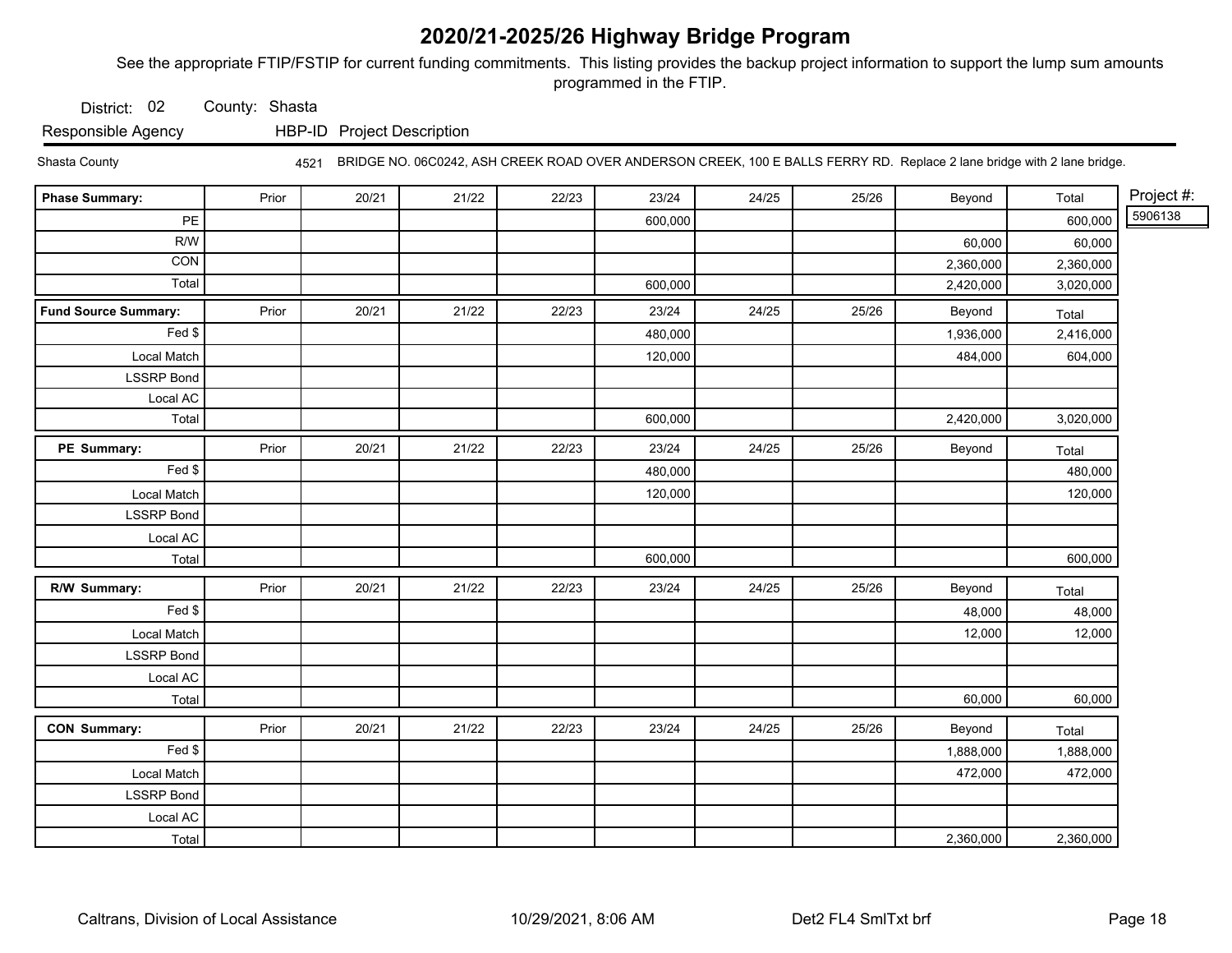See the appropriate FTIP/FSTIP for current funding commitments. This listing provides the backup project information to support the lump sum amounts programmed in the FTIP.

District: 02 County: Shasta

Responsible Agency HBP-ID Project Description

Shasta County 4221 BRIDGE NO. 06C0263, BEAR MOUNTAIN ROAD OVER DEEP HOLE CREEK, 100 FT S/O BERNARD WAY. Replace 2-lane with 2-lane bridge on new alignment.

| <b>Phase Summary:</b>       | Prior   | 20/21 | 21/22 | 22/23  | 23/24 | 24/25 | 25/26 | Beyond    | Total     | Project #: |
|-----------------------------|---------|-------|-------|--------|-------|-------|-------|-----------|-----------|------------|
| $\mathsf{PE}$               | 236,500 |       |       |        |       |       |       |           | 236,500   | 5906(124)  |
| R/W                         |         |       |       | 30,000 |       |       |       |           | 30,000    |            |
| CON                         |         |       |       |        |       |       |       | 1,324,400 | 1,324,400 |            |
| Total                       | 236,500 |       |       | 30,000 |       |       |       | 1,324,400 | 1,590,900 |            |
| <b>Fund Source Summary:</b> | Prior   | 20/21 | 21/22 | 22/23  | 23/24 | 24/25 | 25/26 | Beyond    | Total     |            |
| Fed \$                      | 209,373 |       |       | 26,559 |       |       |       | 1,172,491 | 1,408,424 |            |
| Local Match                 | 27,127  |       |       | 3,441  |       |       |       | 151,909   | 182,476   |            |
| <b>LSSRP</b> Bond           |         |       |       |        |       |       |       |           |           |            |
| Local AC                    |         |       |       |        |       |       |       |           |           |            |
| Total                       | 236,500 |       |       | 30,000 |       |       |       | 1,324,400 | 1,590,900 |            |
| PE Summary:                 | Prior   | 20/21 | 21/22 | 22/23  | 23/24 | 24/25 | 25/26 | Beyond    | Total     |            |
| $\overline{F}$ ed \$        | 209,373 |       |       |        |       |       |       |           | 209,373   |            |
| Local Match                 | 27,127  |       |       |        |       |       |       |           | 27,127    |            |
| <b>LSSRP</b> Bond           |         |       |       |        |       |       |       |           |           |            |
| Local AC                    |         |       |       |        |       |       |       |           |           |            |
| Total                       | 236,500 |       |       |        |       |       |       |           | 236,500   |            |
| R/W Summary:                | Prior   | 20/21 | 21/22 | 22/23  | 23/24 | 24/25 | 25/26 | Beyond    | Total     |            |
| Fed \$                      |         |       |       | 26,559 |       |       |       |           | 26,559    |            |
| Local Match                 |         |       |       | 3,441  |       |       |       |           | 3,441     |            |
| <b>LSSRP</b> Bond           |         |       |       |        |       |       |       |           |           |            |
| Local AC                    |         |       |       |        |       |       |       |           |           |            |
| Total                       |         |       |       | 30,000 |       |       |       |           | 30,000    |            |
| <b>CON Summary:</b>         | Prior   | 20/21 | 21/22 | 22/23  | 23/24 | 24/25 | 25/26 | Beyond    | Total     |            |
| Fed                         |         |       |       |        |       |       |       | 1,172,491 | 1,172,491 |            |
| Local Match                 |         |       |       |        |       |       |       | 151,909   | 151,909   |            |
| <b>LSSRP Bond</b>           |         |       |       |        |       |       |       |           |           |            |
| Local AC                    |         |       |       |        |       |       |       |           |           |            |
| Total                       |         |       |       |        |       |       |       | 1,324,400 | 1,324,400 |            |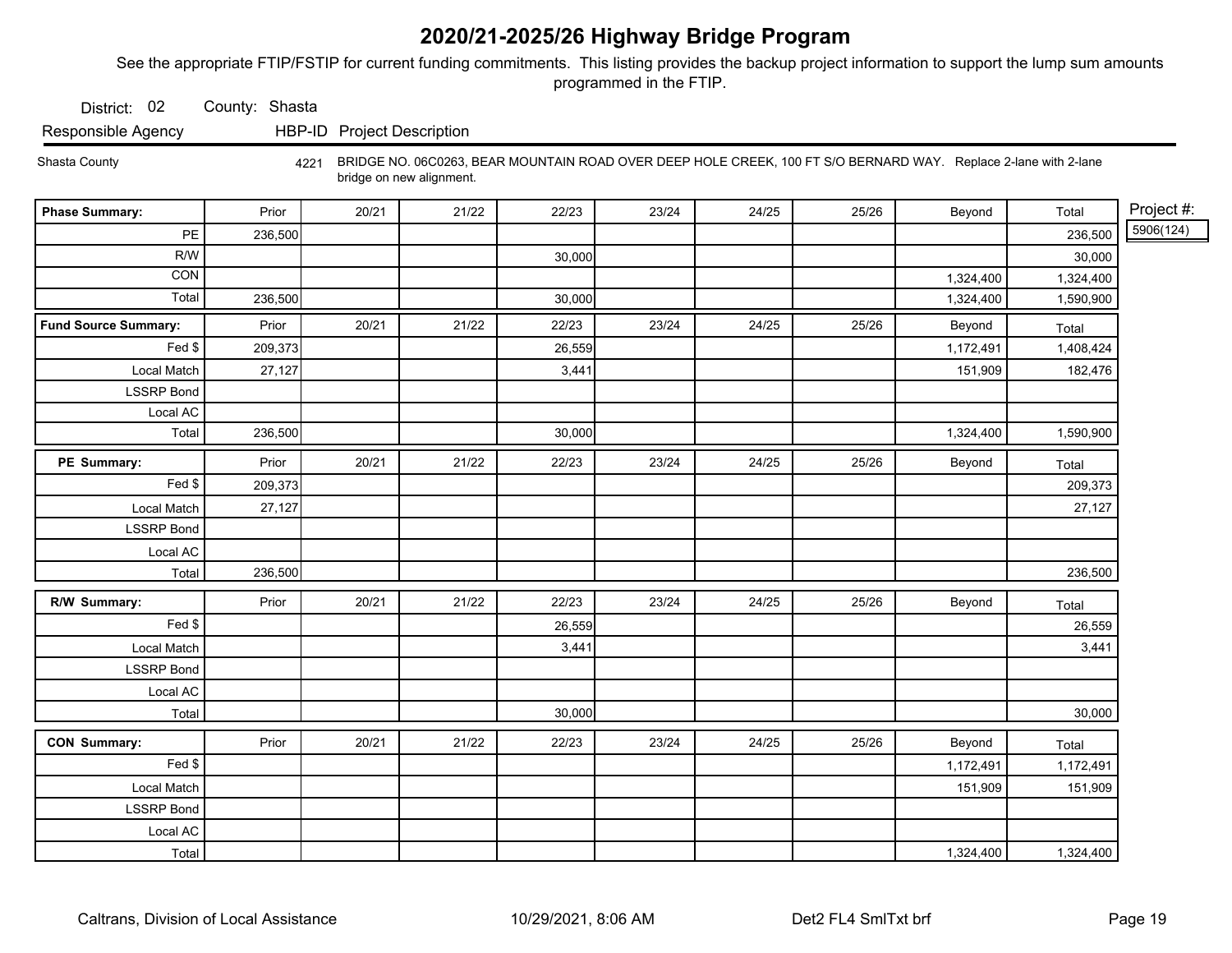See the appropriate FTIP/FSTIP for current funding commitments. This listing provides the backup project information to support the lump sum amounts programmed in the FTIP.

District: 02 County: Shasta

Responsible Agency HBP-ID Project Description

Shasta County 3605 BRIDGE NO. 06C0348, SODA CREEK ROAD OVER SODA CREEK, 3.0 MI EAST OF I-5. Replace one lane bridge with two lane bridge 9/16/2010: Toll Credits programmed for PE, R/W, & CON.

| <b>Phase Summary:</b>       | Prior   | 20/21 | 21/22 | 22/23 | 23/24 | 24/25 | 25/26 | Beyond    | Total     | Project #: |
|-----------------------------|---------|-------|-------|-------|-------|-------|-------|-----------|-----------|------------|
| $PE$                        | 435,000 |       |       |       |       |       |       |           | 435,000   | 5906(106)  |
| R/W                         | 40,000  |       |       |       |       |       |       |           | 40,000    |            |
| <b>CON</b>                  |         |       |       |       |       |       |       | 1,300,000 | 1,300,000 |            |
| Total                       | 475,000 |       |       |       |       |       |       | 1,300,000 | 1,775,000 |            |
| <b>Fund Source Summary:</b> | Prior   | 20/21 | 21/22 | 22/23 | 23/24 | 24/25 | 25/26 | Beyond    | Total     |            |
| Fed                         | 475,000 |       |       |       |       |       |       | 1,300,000 | 1,775,000 |            |
| Local Match                 |         |       |       |       |       |       |       |           |           |            |
| <b>LSSRP Bond</b>           |         |       |       |       |       |       |       |           |           |            |
| Local AC                    |         |       |       |       |       |       |       |           |           |            |
| Total                       | 475,000 |       |       |       |       |       |       | 1,300,000 | 1,775,000 |            |
| PE Summary:                 | Prior   | 20/21 | 21/22 | 22/23 | 23/24 | 24/25 | 25/26 | Beyond    | Total     |            |
| Fed \$                      | 435,000 |       |       |       |       |       |       |           | 435,000   |            |
| Local Match                 |         |       |       |       |       |       |       |           |           |            |
| <b>LSSRP Bond</b>           |         |       |       |       |       |       |       |           |           |            |
| Local AC                    |         |       |       |       |       |       |       |           |           |            |
| Total                       | 435,000 |       |       |       |       |       |       |           | 435,000   |            |
| R/W Summary:                | Prior   | 20/21 | 21/22 | 22/23 | 23/24 | 24/25 | 25/26 | Beyond    | Total     |            |
| Fed \$                      | 40,000  |       |       |       |       |       |       |           | 40,000    |            |
| Local Match                 |         |       |       |       |       |       |       |           |           |            |
| LSSRP Bond                  |         |       |       |       |       |       |       |           |           |            |
| Local AC                    |         |       |       |       |       |       |       |           |           |            |
| Total                       | 40,000  |       |       |       |       |       |       |           | 40,000    |            |
| <b>CON Summary:</b>         | Prior   | 20/21 | 21/22 | 22/23 | 23/24 | 24/25 | 25/26 | Beyond    | Total     |            |
| Fed                         |         |       |       |       |       |       |       | 1,300,000 | 1,300,000 |            |
| Local Match                 |         |       |       |       |       |       |       |           |           |            |
| <b>LSSRP Bond</b>           |         |       |       |       |       |       |       |           |           |            |
| Local AC                    |         |       |       |       |       |       |       |           |           |            |
| Total                       |         |       |       |       |       |       |       | 1,300,000 | 1,300,000 |            |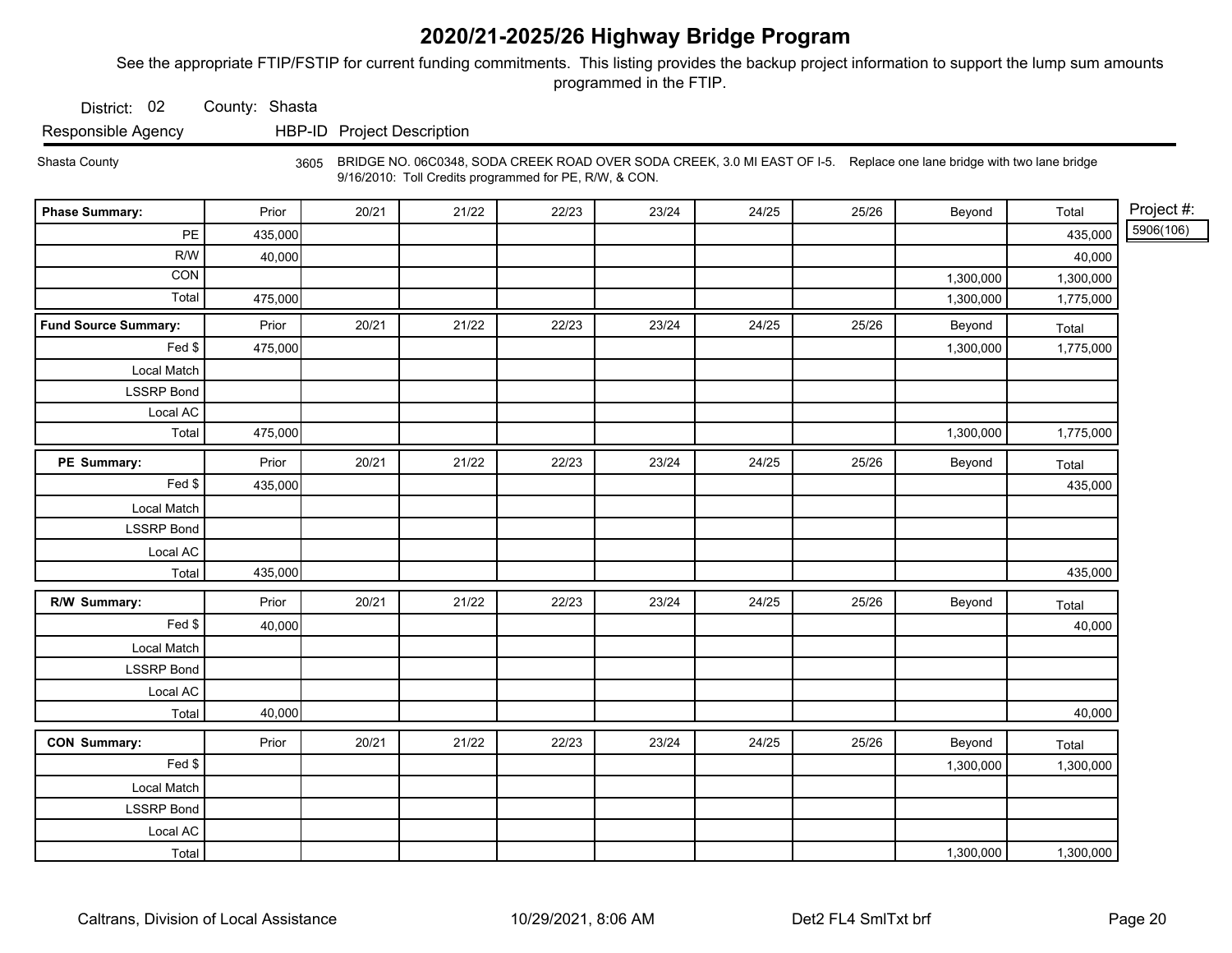See the appropriate FTIP/FSTIP for current funding commitments. This listing provides the backup project information to support the lump sum amounts programmed in the FTIP.

District: 02 County: Shasta

Responsible Agency HBP-ID Project Description

Shasta Lake 4222 BRIDGE NO. 06C0060, CASCADE BLVD OVER MOODY CREEK, 0.1 MI N SR 151. Replace 2-lane bridge. (No added lane capacity).

| <b>Phase Summary:</b>       | Prior   | 20/21  | 21/22 | 22/23 | 23/24 | 24/25   | 25/26 | Beyond    | Total     | Project #: |
|-----------------------------|---------|--------|-------|-------|-------|---------|-------|-----------|-----------|------------|
| PE                          | 302,500 | 35,000 |       |       |       | 378,500 |       |           | 716,000   | 5474(015)  |
| R/W                         |         |        |       |       |       |         |       |           |           |            |
| CON                         |         |        |       |       |       |         |       | 2,021,600 | 2,021,600 |            |
| Total                       | 302,500 | 35,000 |       |       |       | 378,500 |       | 2,021,600 | 2,737,600 |            |
| <b>Fund Source Summary:</b> | Prior   | 20/21  | 21/22 | 22/23 | 23/24 | 24/25   | 25/26 | Beyond    | Total     |            |
| Fed \$                      | 267,803 | 30,986 |       |       |       | 335,086 |       | 1,789,722 | 2,423,597 |            |
| Local Match                 | 34,697  | 4,015  |       |       |       | 43,414  |       | 231,878   | 314,003   |            |
| <b>LSSRP Bond</b>           |         |        |       |       |       |         |       |           |           |            |
| Local AC                    |         |        |       |       |       |         |       |           |           |            |
| Total                       | 302,500 | 35,000 |       |       |       | 378,500 |       | 2,021,600 | 2,737,600 |            |
| PE Summary:                 | Prior   | 20/21  | 21/22 | 22/23 | 23/24 | 24/25   | 25/26 | Beyond    | Total     |            |
| Fed \$                      | 267,803 | 30,986 |       |       |       | 335,086 |       |           | 633,875   |            |
| Local Match                 | 34,697  | 4,015  |       |       |       | 43,414  |       |           | 82,125    |            |
| <b>LSSRP Bond</b>           |         |        |       |       |       |         |       |           |           |            |
| Local AC                    |         |        |       |       |       |         |       |           |           |            |
| Total                       | 302,500 | 35,000 |       |       |       | 378,500 |       |           | 716,000   |            |
| <b>CON Summary:</b>         | Prior   | 20/21  | 21/22 | 22/23 | 23/24 | 24/25   | 25/26 | Beyond    | Total     |            |
| Fed \$                      |         |        |       |       |       |         |       | 1,789,722 | 1,789,722 |            |
| Local Match                 |         |        |       |       |       |         |       | 231,878   | 231,878   |            |
| <b>LSSRP Bond</b>           |         |        |       |       |       |         |       |           |           |            |
| Local AC                    |         |        |       |       |       |         |       |           |           |            |
| Total                       |         |        |       |       |       |         |       | 2,021,600 | 2,021,600 |            |